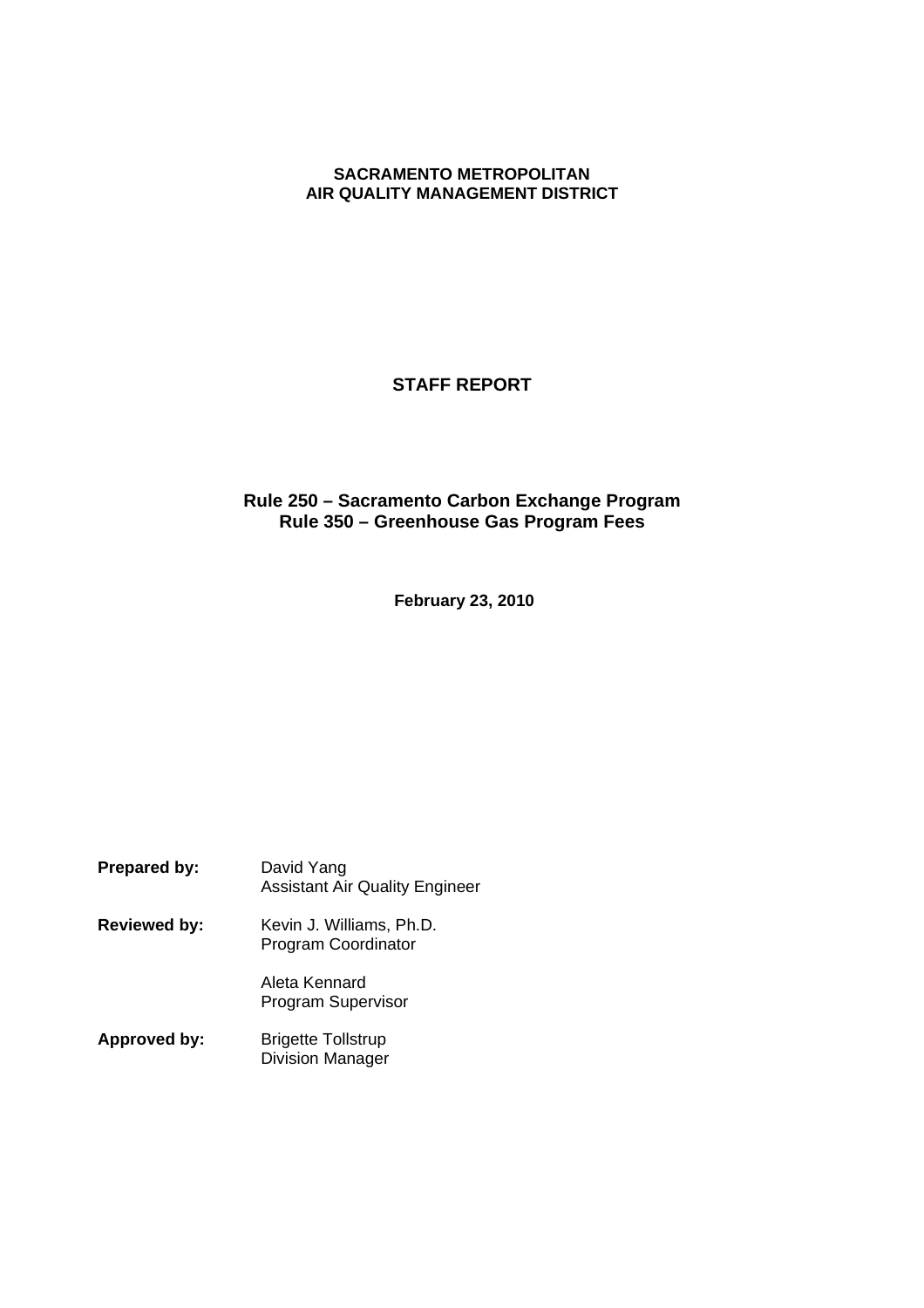## **EXECUTIVE SUMMARY**

On March 23, 2006, the Sacramento Metropolitan AQMD Board of Directors established the District Climate Change Protection Program (DCCPP). This program was designed to address climate change and climate protection by providing outreach and education, data collection and analysis, technical assistance, and participation in the California Climate Action Registry. This program also includes review and comment on proposed legislation, and support and leadership for local efforts in Sacramento County and the region to reduce emissions and to implement mitigation measures such as "Cool Community" actions that contribute to climate protection.

Anticipating that local agencies will need to respond to future state GHG regulations, on August 28, 2008, the Board of Directors authorized the Air Pollution Control Officer (APCO) to develop proposals that would assist local agencies in addressing GHG impacts in the California Environmental Quality Act (CEQA) process as well as future AB32 requirements. The Board also requested that the APCO bring these to the Board for consideration.

Staff developed and evaluated two concepts: 1) a voluntary GHG emission reduction credit banking program and 2) a voluntary GHG mitigation program. Staff brought these two concepts to the Board and recommended developing rules to implement a GHG emission reduction credit banking program and delaying the development of a GHG investment program. On May 28, 2009, the Board approved a resolution which authorized and directed the APCO to proceed with developing rules to implement a GHG emission reduction credit banking program.

Staff is proposing Rule 250, Sacramento Carbon Exchange Program (SCEP). The SCEP is a voluntary program to encourage early GHG emission reductions. This program would allow any person to voluntarily reduce GHG emissions from projects in Sacramento County and receive credits for their voluntary actions. This program will also ensure that the GHG emission reductions are real, permanent, quantifiable, verifiable, enforceable and additional. Staff anticipates that the credits from the SCEP may be used for, but not limited to, satisfying CEQA or other environmental requirements, retirement to reduce a carbon footprint, or any other use authorized by local, state, federal or international laws, regulations, or programs.

Staff is also proposing Rule 350, Greenhouse Gas Program Fees, to recover the District's costs to implement proposed Rule 250.

### **BACKGROUND**

Since the establishment of the DCCPP in 2006, the Governor of California signed into law Assembly Bill 32 (AB32), the Global Warming Solution Act. AB32 requires California to reduce greenhouse gas (GHG) emissions through a comprehensive program of regulatory and market mechanisms to the 1990 emission levels by the year 2020. In August 2007, Senate Bill 97 (SB97), CEQA: Greenhouse Gas Emissions, was also signed into law. SB97 established that GHG emissions and their associated effects are appropriate subjects for CEQA analysis. It required the Office of Planning and Research to develop guidelines for the feasible mitigation of GHG emissions or the effects of GHG emissions. It also required the Natural Resources Agency to adopt the amendments to the guidelines by January 1, 2010. On December 30, 2009, the Natural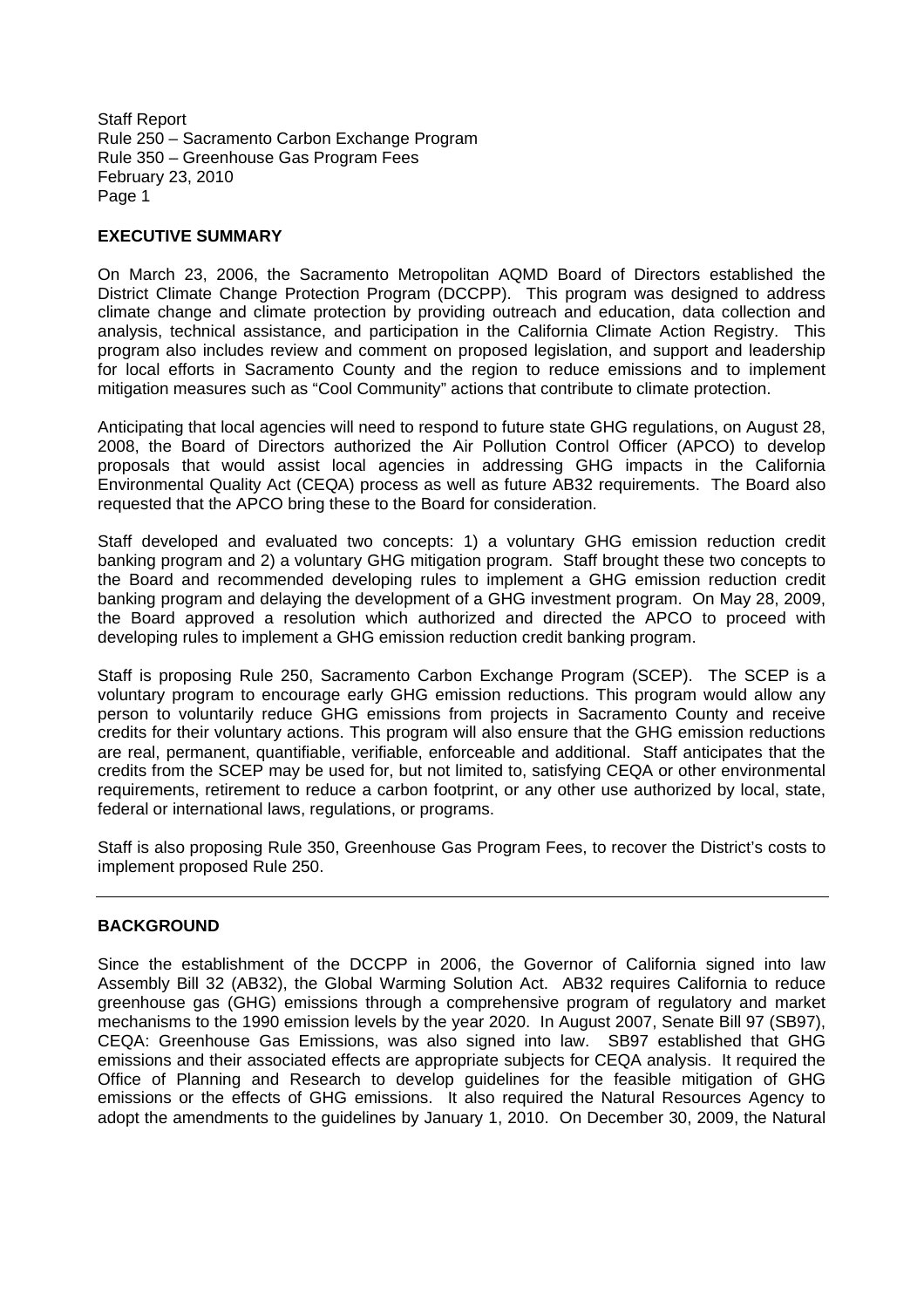Resources Agency adopted the amendments to the guidelines, and the adopted amendments were filed with the Office of Administrative law (OAL). On February 16, 2010, the OAL submitted the amendments to the Secretary of State, and the amendments will become effective on March 18, 2010.

Once the adopted amendments are effective, CEQA will require agencies to evaluate the impacts from GHG emissions, as well as other environmental impacts, from proposed projects, and if significant, require mitigation of those impacts. A possible method to mitigate the impact of GHG emissions may be purchasing GHG emission reduction credits or carbon credits to offset the increased GHG emissions.

Carbon credits are verified GHG emission reductions created using quantification methods for specific projects. To have monetary value, be used, or traded, carbon credits are registered with a carbon market. Several carbon markets have been established throughout the world, including in the United States. In the United States Government Accountability Office (GAO) Report to Congressional Requesters regarding Carbon Offsets (August 2008), the GAO found that "over 600 organizations develop, market, or sell offsets in the United States, and the market involves a wide range of participants, prices, transaction types, and projects." Unfortunately, many technical reviews, including the GAO Report, indicate that there are uncertainties with purchasing carbon credits from existing carbon markets. Specifically, the GAO reported that there are "several challenges to [ensure] the credibility of offsets, including problems determining additionality, and the existence of many quality assurance mechanisms for verification and monitoring." Also, in January 25, 2008, the Attorneys General for the States of Arkansas, California, Connecticut, Delaware, Illinois, Maine, Mississippi, New Hampshire, Oklahoma, and Vermont sent a letter to the Federal Trade Commission (FTC) which requested the FTC to guard against fraud in the carbon market by setting clear guidelines for the sale of carbon credits.

To minimize uncertainties for local agencies, Staff proposes a local GHG emission reduction credit banking program. This program will ensure the GHG emission reduction credits generated locally are real, additional, quantifiable, verifiable, permanent, and enforceable. In addition, a local program would benefit Sacramento County for the following reasons:

- Provides a program that creates high quality and real GHG emission reduction credits
- Includes maintenance and monitoring by the District, which has extensive experience in managing similar banking programs (i.e. emission reduction credits banking program for criteria pollutants)
- Establishes a local mechanism to reward those who voluntarily reduce GHG emissions
- Establishes a local mechanism for anyone who wants to purchase, sell, trade or retire GHG emission reduction credits
- Receives the co-benefits of reducing criteria or toxic pollutants from GHG emission reduction projects which may help achieve better air quality in the region
- Ensures that the local GHG emission reduction projects meet all local, state, and federal regulations and do not undermine the our efforts to protect public health and the environment
- Provides an option to mitigate GHG emissions to meet CEQA requirements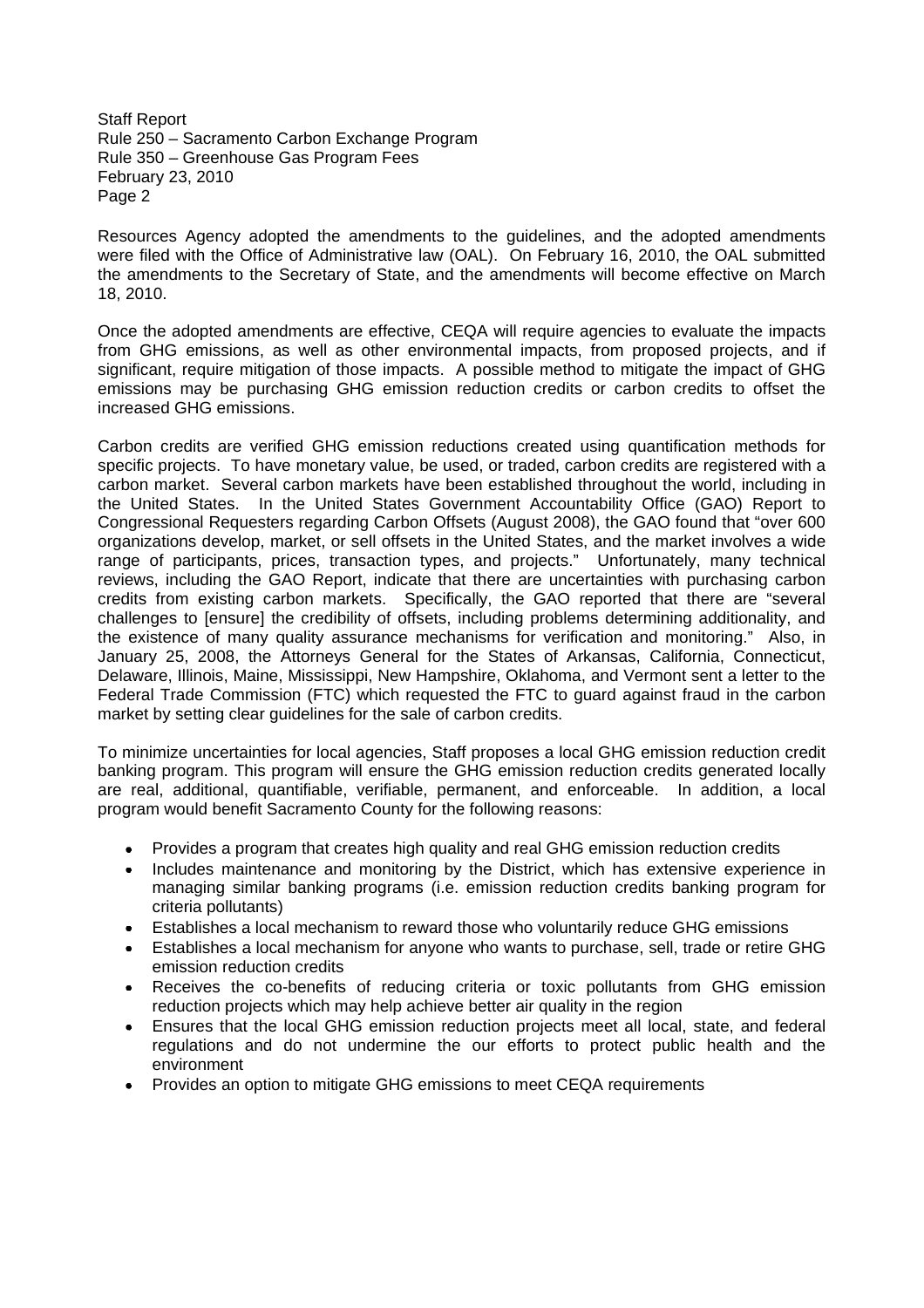**US Carbon Markets:** Emission reduction credits must be certified and registered through a carbon market to gain monetary value or be traded. As discussed in the Board memo at the May 2009 Board meeting, there are several carbon markets in the United States that have been or are being developed to bank, sell, trade, and/or track carbon credits. Some of these carbon markets may compete with or have an impact on our program and are discussed below.

Chicago Climate Exchange: The Chicago Climate Exchange (CCX) is one of the largest carbon markets in North America. The CCX utilizes a cap-and-trade system. As part of this cap-and-trade system, there is an offset component where members can generate and trade GHG emission reduction credits. The CCX has developed specific types of projects that may be eligible to generate offsets, including agricultural methane, coal mine methane, landfill methane, agricultural soil carbon, rangeland soil carbon management, forestry, renewable energy, ozone depleting substance destruction, and other projects to be approved on a project-by-project basis. Each project is required to be verified by a third-party CCX-approved verifier. Carbon offset credits may be used to satisfy annual emission reduction commitments or traded on the CCX. Anyone who elects to join the CCX must agree to a legal binding commitment to reduce GHG emissions and open an account. There is an account maintenance fee of \$250 per year. To participate in the offset program, the member must register an offset project. The registration fee is currently \$12- \$15 per 100 metric tons of  $CO<sub>2</sub>$  equivalent. In May 2009, New Carbon Finance, a provider of fundamental analysis of the global carbon market, reported that the GHG emission reductions price from CCX was \$1.40 per metric ton of  $CO<sub>2</sub>$  equivalent in March and April of 2009, and \$1.71 per metric ton of  $CO<sub>2</sub>$  equivalent in January and February of 2009.

Climate Action Reserve: The Climate Action Reserve (CAR) was established in 2006 and has become the parent company for the California Climate Action Registry (CCAR). The purpose of the CAR is to track and register voluntary projects that reduce GHG emissions. The CAR also establishes guidelines to ensure that the offset credits are credible and high quality emission reductions from projects. This is done by using protocols that have been developed by CAR and approved by CAR's board of directors. CAR has approved the following project protocols: Livestock, Forest, Urban Forest, Landfill, Coal Mine Methane, Organic Waste Digestion, Nitric Acid Production, and Ozone Depleting Substances. CCAR is also currently working on a composting project protocol and is reviewing other emission reduction projects for future protocol development. Anyone who elects to join the CAR must open an account and submit projects for listing. After the project has been registered, the project may begin to reduce GHG emissions for credits. There is an account maintenance fee of \$500 per year, and for every project listing, the fee is \$500 per project. Once the GHG emission reductions are verified by a CAR-approved independent verifier, the CAR will issue the GHG emission reduction credits and assess an issuance fee of \$0.15 per metric ton of  $CO<sub>2</sub>$  equivalent. To date, CAR has received 143 project applications, with 22 projects in California, and has issued GHG emission reductions credits for 24 projects. In May 2009, New Carbon Finance reported that the GHG emission reduction credit price from CCAR was \$6.30 per metric ton of CO<sub>2</sub> equivalent in March and April of 2009, and \$6.80 per metric ton of CO<sub>2</sub> equivalent in January and February of 2009.

SoCal Climate Solutions Exchange: South Coast Air Quality Management District (SCAQMD) adopted Rule 2701, SoCal Climate Solution Exchange (SCSE), on December 5, 2008 and amended it on February 6, 2009. The SCSE is a voluntary program to encourage, quantify, and certify high quality GHG emission reductions in SCAQMD. The emission reductions will be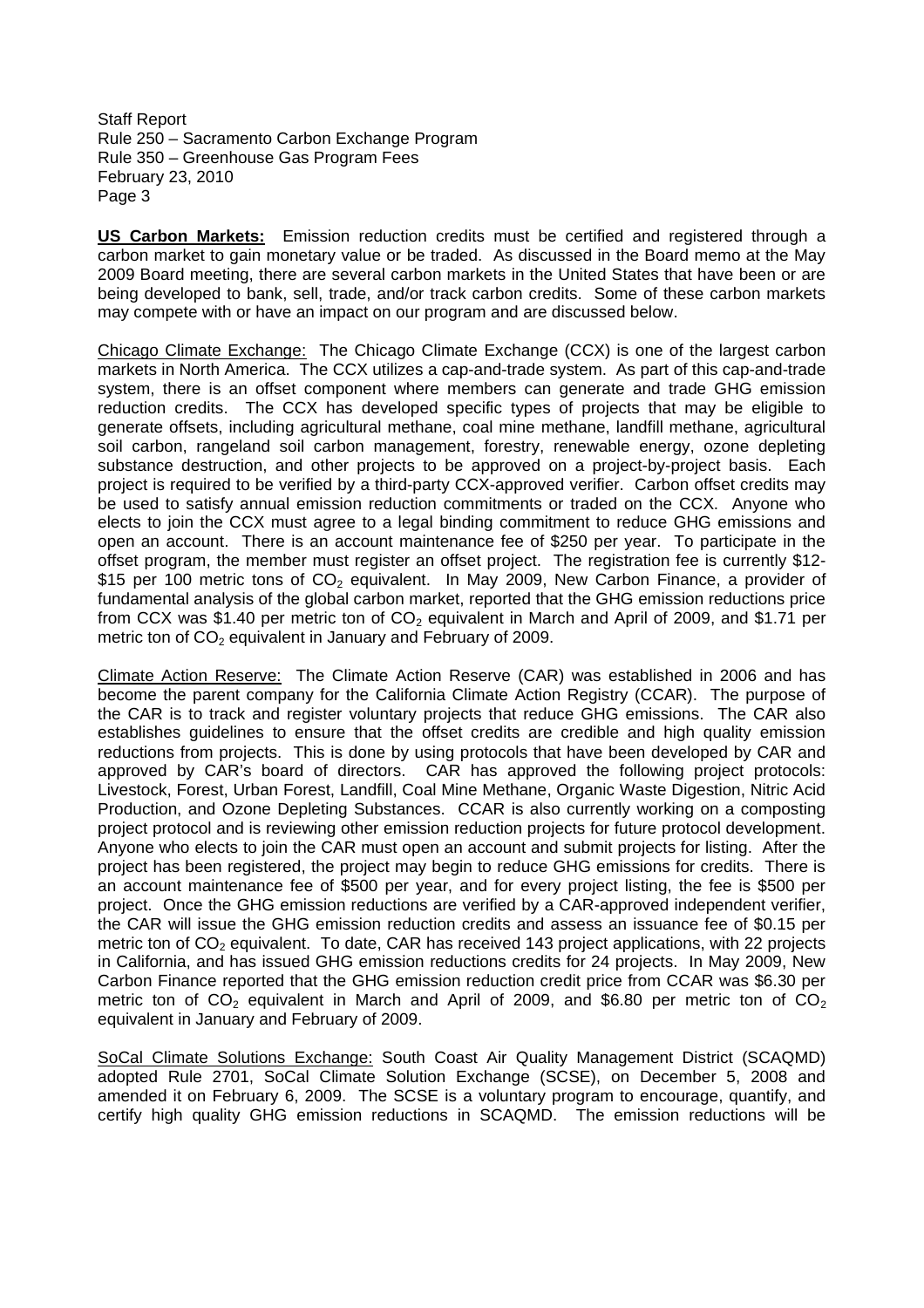achieved through protocols approved by CARB and the SCAQMD governing board of directors. Currently, there are three approved protocols for the SCSE: Manure Management Project Protocol (also known as the Livestock Project Protocol), Forest Sector Project Protocol, and Urban Forestry Project Protocol. SCAQMD is currently working to develop more protocols for the following project categories: boiler efficiency, lawn mowers, leaf blowers, truck stop electrification and replacement of high global warming potential refrigerants. These protocols that may be adopted for the SCSE may be also used in our program since the protocols will need approval from CARB. However, CARB Staff's proposed withdrawal of their approval for all previously approved project protocols will be considered at their board meeting on February 25-26, 2010, and if approved, the SCSE may not have any approved protocols for its program.

Environmental Protection Agency: The Environmental Protection Agency established a program called Climate Leaders where participating companies and EPA work together to develop comprehensive climate change strategies. Participating companies make commitments to reduce their greenhouse gas emissions by completing a corporate-wide emission inventory, setting aggressive emission reduction goals, and reporting their progress to EPA. To help achieve their GHG emission reductions goals, participating companies are allowed to use carbon offsets. Only offsets created using Climate Leaders offset project methodologies may be used. Currently, there are six approved project methodologies for this program: Captured Methane End Use, Commercial Boiler, Industrial Boiler, Landfill Methane, Reforestation/Afforestation, and Transit Bus Efficiency. After meeting their emission reduction goals, participating companies in Climate Leaders are recognized by EPA for their efforts in reducing their greenhouse gas impacts.

# **CARBON CREDIT CRITERIA**

Proposed Rule 250 establishes a voluntary banking program that ensures all GHG emission reductions achieved are high quality by meeting the same key criteria set forth in AB32:

- Real The emission reductions actually occur and the emission leakage is minimal. Emission leakage is a reduction of GHG emissions from within a project boundary that is offset by an increase of GHG emissions outside of the project boundary.
- Permanent The emission reductions are real and additional over a specified time period.
- Quantifiable The emission reductions are measured using tools or tests that are reliable and give confidence.
- Verifiable The actions that resulted in emission reductions can be audited and there is sufficient evidence to show that the emission reduction occurred and was quantified correctly.
- Enforceable There is an enforceable mechanism to ensure that the actions are implemented correctly, such as a contractual agreement with specific conditions and terms.
- Additional The emission reductions are not required by any law or regulation, and would not have occurred anyway.

As stated earlier, the GAO reported that the uncertainties in the current carbon market are due primarily to satisfying the criteria of additional and verifiable. As briefly described above, the concept behind additional is simple. However, in practice, to determine whether a project will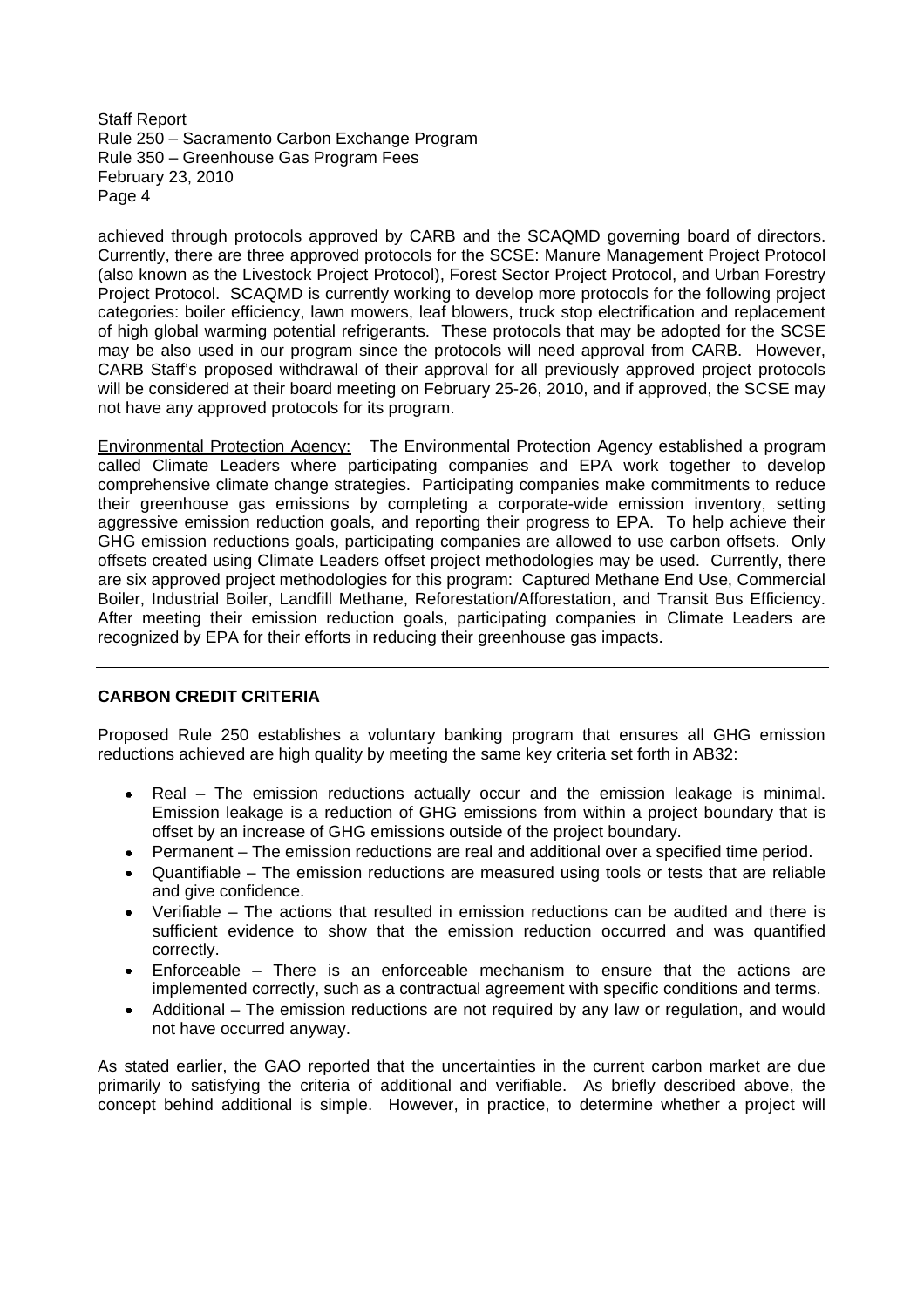satisfy the criterion of additional may be difficult and complicated. Predictions of future circumstances are necessary to determine whether an emission reduction would have occurred anyway. Fortunately, many different additionality tests have been developed to ensure that the emission reductions are additional. To qualify for credits under the proposed rule, the projects will be required to use an approved protocol which provides the appropriate additionality test.

Another concern expressed in the GAO report was the uncertainty that the emission reductions are verifiable. To address this concern, verification of GHG emission reductions will be performed by Staff, unless Staff specifically requires that the applicant uses an accredited third-party verifier or the APCO has approved a request from the applicant to use an accredited third-party verifier. Staff has extensive experience managing and evaluating emission reductions in the criteria pollutant banking program. Staff will ensure that the project will be executed according to the approved protocols and Project Plans.

It is important for the District to ensure that the GHG emission reductions are real. Because of the global impact of GHG, it is difficult for the District to control emission leakage. However, by using approved protocols, issues potentially leading to emission leakage are evaluated and accounted for to ensure the emission reductions are real and the emission leakage is minimized.

### **SUMMARY OF PROPOSED RULES**

### **Rule 250 – Sacramento Carbon Exchange Program**

Applicability: Proposed Rule 250 applies to anyone who wants to apply for carbon credits for emission reduction activities that occur in Sacramento County. This proposed rule also applies to anyone who may own, purchase, sell, trade or retire certified carbon credits that are registered with the District.

Project Plan Submittal Requirement: Staff proposes to require that the carbon credits are generated following project quantification protocols adopted by the EPA, CAR or a similar entity approved by the Air Pollution Control Officer or reviewed by CARB. A similar entity means another agency, organization, or business with sufficient expertise and other characteristics likely to develop approvable project protocols. The process to generate carbon credits would require registering a Project Plan that specifically describes the GHG emission reduction project. The Project Plan must include the approved protocol that the project will follow, the nature of the emission reductions, the funding sources including the parties providing the funding, the anticipated date the emission reductions will start occurring, the location of the project, the length of time of the project, the responsible person (as defined in Rule 101, General Provisions and Definitions) for the project, and any other information required by the approved protocol. The Project Plan must also specify the owner of the carbon credits. The proposed rule defines the owner as the person responsible for the emission source and responsible for funding the emission reduction project. In cases where the person responsible for the emission source differs from the person responsible for funding the emission reduction project, the District will require that the two parties enter into a contractual agreement to specify the rightful owner of the certified carbon credits. If the contractual agreement allows for multiple owners, then the certified carbon credits will be separated and issued according to the agreement between the parties. Also, as part of the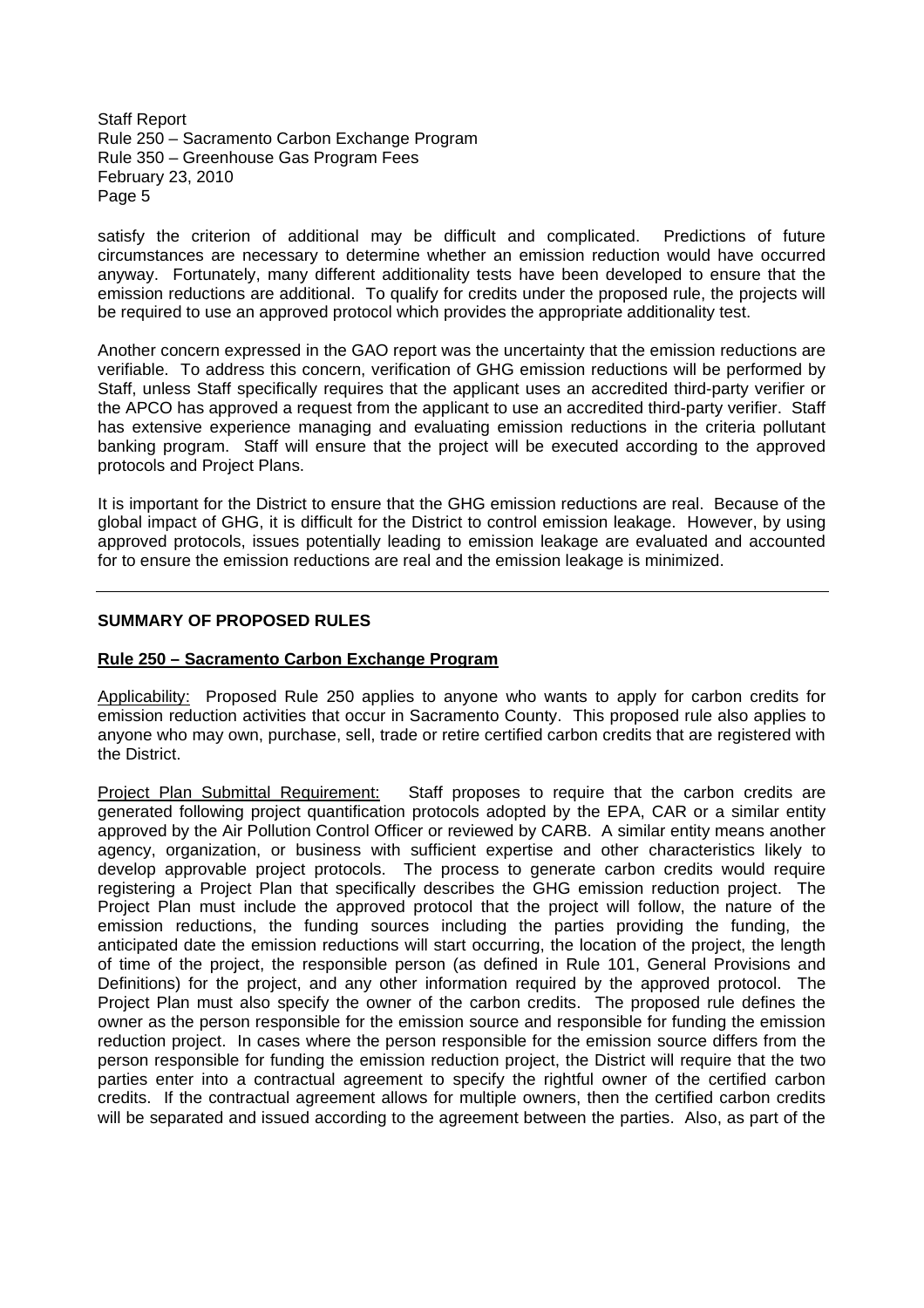Project Plan submittal, the applicant must certify that the project or emission reductions from the project are not and will not be registered with any other program. Staff wants to ensure that the emission reductions are not counted elsewhere.

Upon receipt of the Project Plan, District Staff will review the plan to ensure that the specific project complies with all local, state, and federal rules, regulations, or statutes. Staff performs project plan review to determine whether they follow the approved protocol and that the emission reductions are real, additional, quantifiable, verifiable, permanent and enforceable. District Staff will also ensure that the Project Plan includes all required information. If additional information is required, District Staff will request in writing that the applicant provide the additional information. In addition, District Staff may require that the Project Plan meet other specific conditions prior to being approved. After review of a complete Project Plan, District Staff will make a preliminary decision. If the preliminary decision is to approve the Project Plan, District Staff will publish the preliminary decision in a local newspaper. The notice will state the APCO's preliminary decision to approve the Project Plan, how pertinent information can be obtained, and invite public comment for a 30 day period following the date of publication. The District will take a final action on the Project Plan after considering all written comments. The final action to approve the Project Plan will also be published in a local newspaper.

Approved Protocols: Approved protocols are methods to accurately quantify reductions of greenhouse gases for a specific project type. An approved protocol reviews all aspects of a specific project to ensure that the GHG emission reductions are real, additional, quantifiable, verifiable, permanent, and enforceable. Initially, Staff had proposed to use only protocols approved by CARB. However, CARB Staff has proposed to withdraw approval for all previously approved protocols at their February 25-26, 2010 board meeting. To ensure that there are available approved protocols regardless of CARB's actions, Staff is proposing to allow project protocols that are adopted by the EPA, CAR or a similar entity approved by the APCO or have been reviewed by CARB to be used in the District's banking program.

Generation of Carbon Credits: When the Project Plan is approved, the applicant may proceed with the Project Plan to generate GHG emission reductions. Greenhouse gas emission reductions that were generated prior to approval of the Project Plan are also eligible to be certified provided they meet the requirements of the Project Plan as well as all other requirements of this rule. The baseline emissions and emission reductions will be calculated using methods specified in the approved protocol.

Verification of Carbon Credits: After the project generates GHG emission reductions, the emission reductions must be verified prior to the issuance of the GHG emission reduction credits. Verification will be performed by District Staff unless the District specifically requires that the applicant use a third-party verifier. This provision will insure that the issuance of emission reductions of greenhouse gases will not be delayed if the District lacks the resources to verify the emission reductions. In the event that the District does not require a third-party verifier, the applicant may petition to the APCO to use a third-party verifier. A third-party verifier may be any person who is not affiliated with or related to the project or applicant and is not associated with the District. To be qualified as a third-party verifier and approved by the APCO, the third-party verifier must be accredited by American National Standard Institute to meet ISO 14065 or by CARB and fill out a conflict of interest form. The third-party verifier must demonstrate sufficient knowledge of and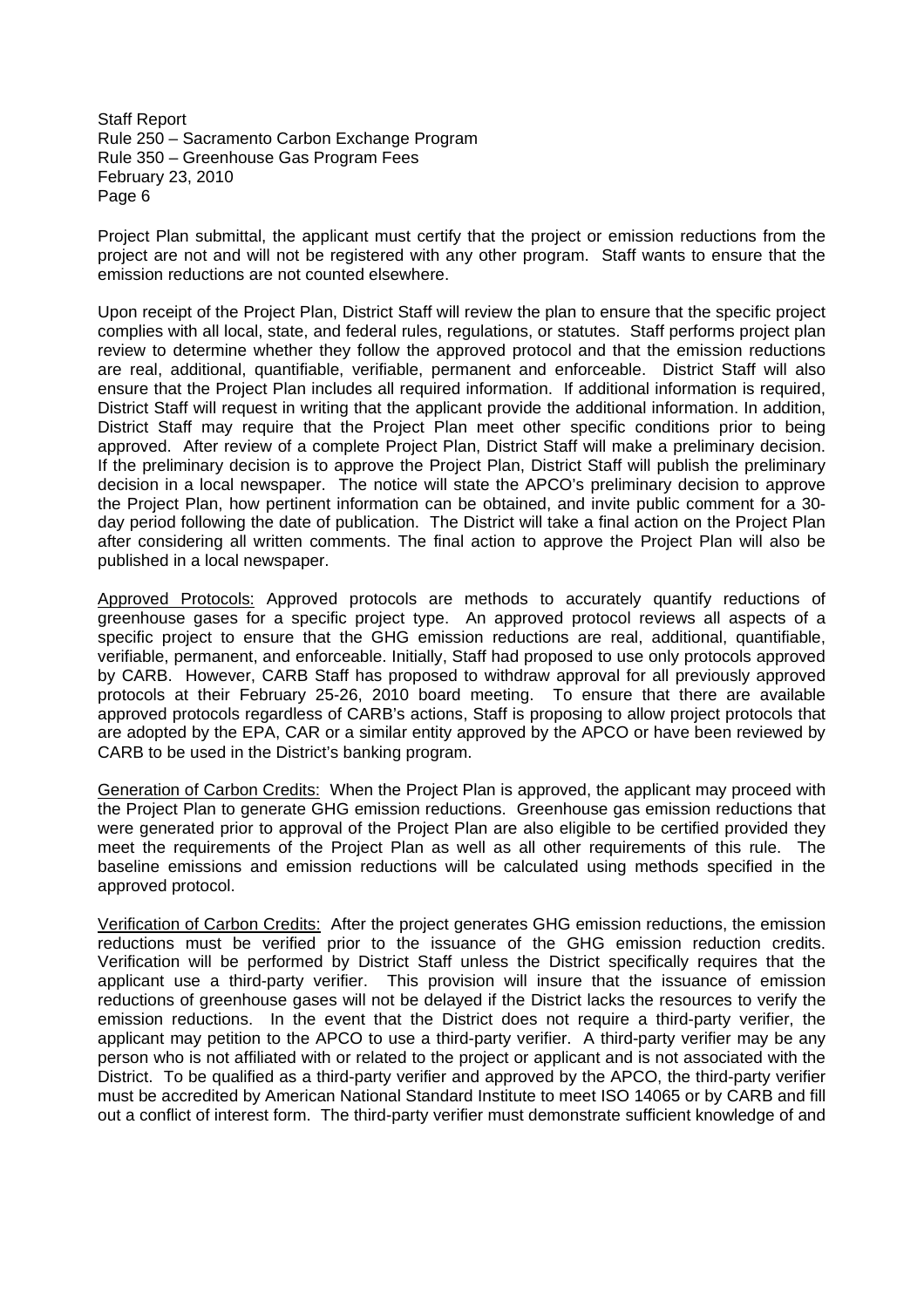experience with the specific project type. Within 30 days after receiving the required information, the APCO must notify the applicant and the third-party verifier whether the third-party verifier is eligible to perform verification service. Project verification will occur at the beginning of each calendar year for the emission reductions resulting from the past calendar year.

A third-party verifier is required to submit a verification report for the project generating carbon credits. District Staff will review the report to ensure that the verification report is complete, accurate, and in conformance with the approved protocol. During the review of the third-party verification report, District Staff may request additional information or clarification. If the specified information is not submitted, District Staff may deny the issuance of certified carbon credits or conduct a separate verification of greenhouse gas emission reductions.

Issuance of Certified Carbon Credits: After the emissions reductions have been verified, District Staff will issue a certificate for the GHG emission reductions. The carbon credit certificate will include the owner of the certificate, the date of issuance, the unique tracking number for each metric ton of  $CO<sub>2</sub>E$ , the quantity of emissions reduced in  $CO<sub>2</sub>E$ , and the relevant project information, including any specific conditions that were added during the Project Plan approval process. If at some point in the future stationary source permits require offsets for GHG, then state law (Health and Safety Code Section 40713) provides for an appeal of the decision to issue credits before the District hearing board.

Registering and Tracking Carbon Credits: All carbon credit certificates will be registered in a local registry managed by the District. The local registry will be available to the public. Registered certificates are not transferrable from one person to another unless the certificate owner (transferor) has submitted a written agreement and surrendered the original certificate to the District. The written agreement must be signed by the transferor and the transferee and must authorize the transfer of certified carbon credits. If not all certified carbon credits are transferred, the new amounts in the names of the appropriate owners will be entered in the register, and new carbon credit certificates will be issued. When transferring from one person to another, the recipient of the certificate should check the validity of the certificate by contacting District Staff. Possession of a certificate does not ensure that certified carbon credits are available or valid for use. Similarly, anyone retiring a carbon credit will be required to submit a written notice.

Use of Carbon Credits: Staff anticipates that GHG emission reduction credits may be used for CEQA or other required mitigations, retirement to reduce carbon footprint by an individual, household, facility, corporation, community, city, or other group, or other use authorized by local, state, federal or international laws, regulations, or programs. It is intended that the certified carbon credits be compatible to the extent possible with other crediting programs.

### **Rule 350 – Greenhouse Gas Program Fees**

Purpose: The purpose of proposed Rule 350 is to establish fees to recover all District costs to implement the GHG emission reduction credit banking program. Staff's time will be used to process and review plans, verify proposed projects, issue carbon credits, monitor carbon credit transactions, and maintain an updated carbon registry. Fees are assessed for these activities as noted below.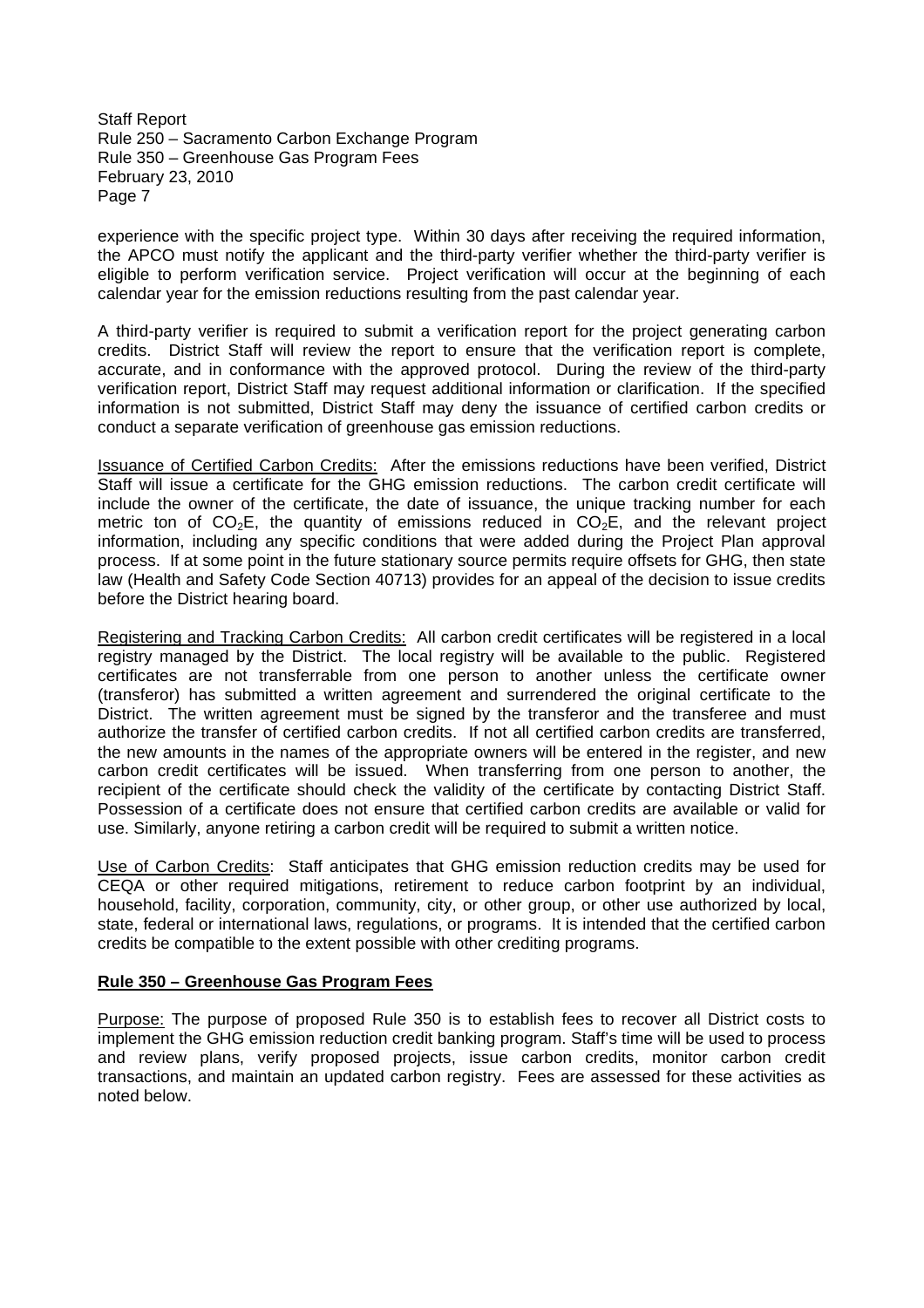Project Plan Fees: An initial Project Plan fee will be required with the submittal of the Project Plan. The initial fee will be \$960 to begin the plan evaluation. The initial Project Plan fee is based on 5 hours at an hourly rate of \$192. This fee is the minimum time needed to review the Project Plan for completeness, perform a written analysis, make the preliminary and final decisions, and prepare public notices. If, within 30 days of receiving the Project Plan, the APCO determines that, due to the complexity of the project, the Project Plan evaluation will exceed the 5 hours, the APCO may require that an additional fee be based on the actual hours spent by District Staff to evaluate the Project Plan. This fee will be assessed at a rate of \$192 per hour. In some cases, the District may need the use of a contractor who specializes in a field that relates directly to the project to adequately and properly review the Project Plan. The applicant will be required to pay additional fees to cover the actual cost of the contractor. The applicant must deposit fees that represent the estimated cost for District Staff and any contractor to evaluate the Project Plan.

If the project requires the District to prepare environmental document to satisfy CEQA requirements, then the applicant will pay a fee to recover the actual time spent by District Staff. This fee will be assessed at a rate of \$192 per hour. If the District does not have the resources to prepare the environmental documents, then the District may use a contractor to perform this work. The applicant will be required to pay a fee to cover the actual cost of the contractor. The applicant must deposit fees that represent the estimated cost for District Staff and any contractor to prepare the CEQA documents.

In addition to the above fees, the applicant will be required to pay the actual costs for publishing legal notices as required in proposed Rule 250. Proposed Rule 250 requires that the preliminary and final decisions to approve a Project Plan be published in a local newspaper prior to approving the Project Plan. In addition, notices may be required to comply with CEQA. The cost to publish a legal notice in the Sacramento Bee is currently \$200 - \$250.

Verification and Credit Fees: An initial verification and credit fee will be assessed when District Staff reviews recordkeeping documents, verifies emissions data and calculations, performs on-site inspections, writes verification reports, reviews verification reports submitted by a third-party verifier, issues the certificate of emission reductions, registers the certified carbon credits, and maintains the credit registry. The initial fee must be paid along with the submittal of data required to verify the emission reductions from the project as required in proposed Rule 250. The proposed rule sets two fees: one if the District verifies the emission reductions and a lower fee if the applicant uses a third-party verifier. The initial fee for District Staff verification is \$1,920, which will cover up to 10 hours of staff work. The initial fee for third-party verification is \$960, which will cover up to 5 hours of staff work. For each initial fee, the time specified in the proposed rule is the minimum time needed to verify the emission reductions are valid. If, within 30 days of receiving the data, the APCO determines that, due to the complexity of the project, the verification process will exceed 10 hours for District verification or 5 hours for third party verification, the APCO may require that an additional fee be based on the actual hours spent by District Staff to verify the emission reductions. This fee will be assessed at a rate of \$192 per hour. In some cases, the District may need to use a contractor who specializes in a field that relates directly to the project. The applicant will be required to pay additional fee to cover the cost of the contractor. The applicant must deposit fees that represent the estimated cost for District Staff and any contractor to verify emission reductions and issue certified carbon credits.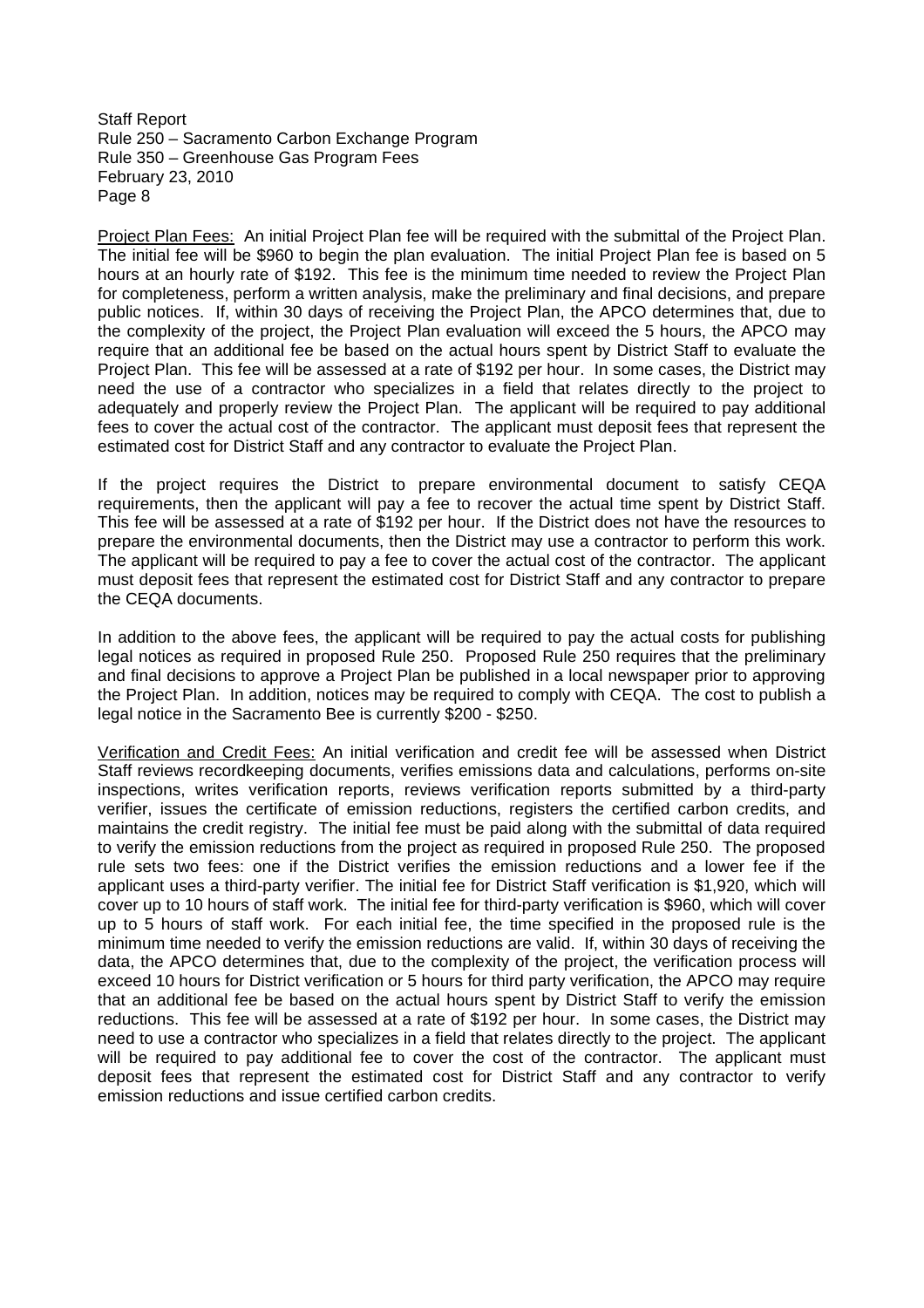Transfer Fee: A fee is required to transfer a certificate from one person to another. The fee is set at \$192 in order to cover the administrative time to update the certificate. Staff estimates that it would not take more than 1 hour.

Retirement of Certificate: There is no fee associated in retiring a GHG certificate. The certificate will be maintained in the register as reference but will not be available for future transfer or use. Once a credit is retired, it cannot be reactivated.

# **COMPATIBILITY WITH AB32 REQUIREMENTS**

The AB32 Scoping Plan requires that carbon credits or offsets used for compliance with AB32 requirements be quantified using CARB-adopted methodologies and verified and enforced through CARB regulations. CARB intends to develop regulations for the use of offsets during the rulemaking process for the cap-and-trade program. In addition, the resolution for the AB32 Scoping Plan specifically states that the implementation of future cap and trade regulations, including the reporting and verification of offsets, should be administered at the state level. As such, the role of local districts is limited in the state program, and district-operated GHG emission reduction credit banking programs, like the one established by proposed Rule 250, may not be compatible with the state cap and trade/offset program.

# **AUTHORITY**

The District obtains authority to adopt the proposed rules to implement a GHG emission reduction credit banking program from the following Health and Safety Code sections:

- Section 40000: gives the District the primary responsibility for controlling air pollution from all sources, other than emissions from motor vehicles;
- Section 40702: gives the District the authority to adopt rules and regulations which are necessary and proper to execute the powers and duties granted to the District;
- Section 40709: gives the District the authority to establish by regulation a banking system  $\bullet$ for emission reductions of air contaminants;
- Section 40711: gives the District the authority to adopt a schedule of fees to cover the District cost of confirming emission reductions and operating an emission reduction registry; and
- Section 41512.5: gives the District the authority to adopt a schedule of fees applicable to emission sources not included in the District permit system.

# **LEGAL MANDATES**

Proposed Rule 250 is a voluntary program that creates a mechanism to encourage local projects for reductions of greenhouse gas emissions. Proposed Rule 350 establishes a fee to recover the cost to implement proposed Rule 250. These proposed rules were developed at the direction of the District's Governing Board and not in response to legal mandates.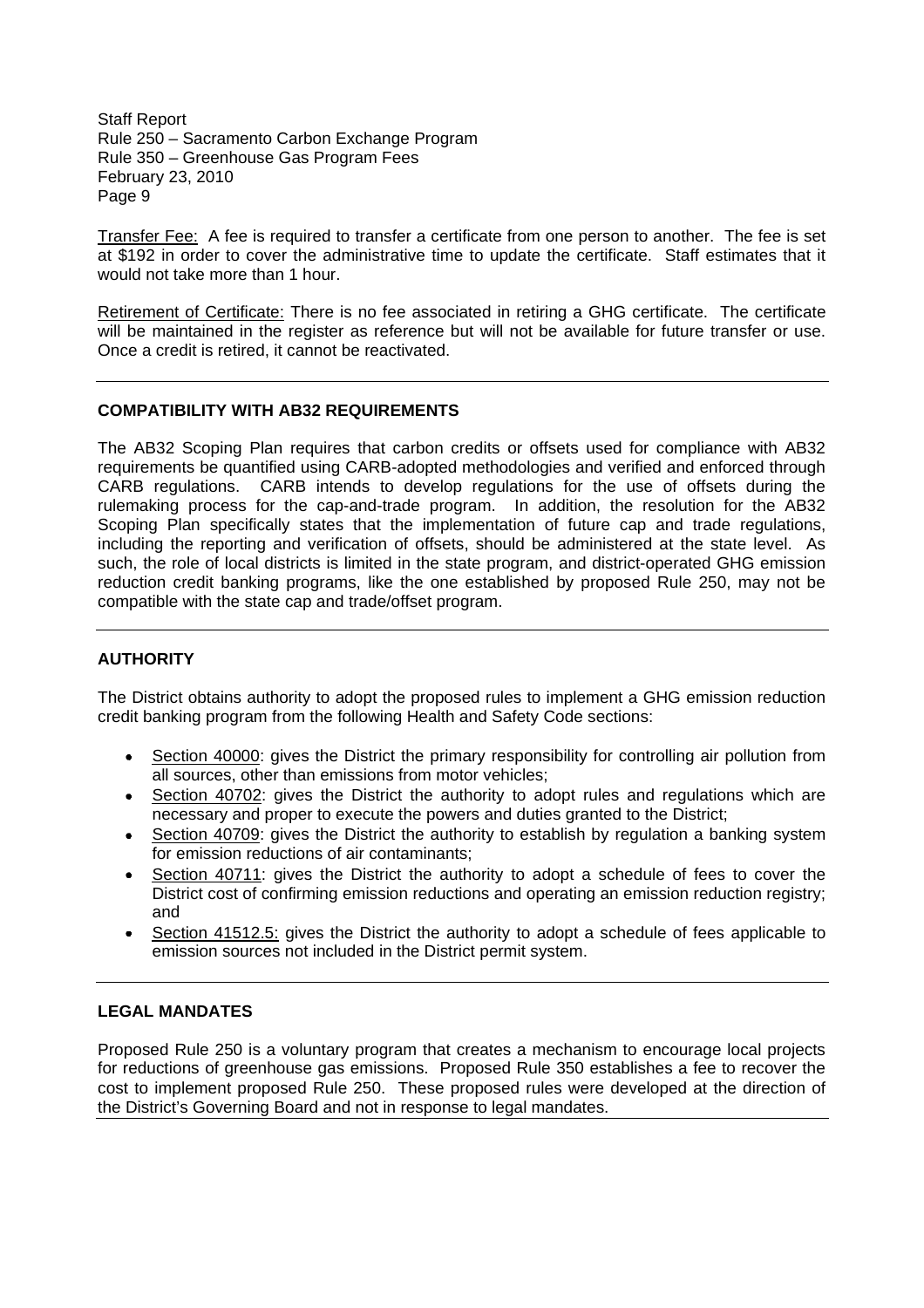### **SOCIOECONOMIC IMPACT**

The provisions of Section 40728.5 of the California Health and Safety Code require, in part, that:

*"Whenever a district intends to propose the adoption, amendment, or repeal of a rule or regulation that will significantly affect air quality or emissions limitations, that agency shall, to the extent that data are available, perform an assessment of the socioeconomic impacts of the adoption, amendment, or repeal of the rule or regulation. ...This section does not apply to the adoption, amendment, or repeal of any rule or regulation that results in any less restrictive emissions limit if the action does not interfere with the district's adopted plan to attain ambient air quality standards, or does not result in any significant increase in emissions."*

Proposed Rule 250 establishes a voluntary program to register GHG emission reduction credits, and proposed Rule 350 establishes a fee to recover the cost to implement proposed Rule 250. These rules do not establish emission limits. They will not result in any significant increase in emissions, nor will they interfere with the District's attainment plan. Therefore, a socioeconomic impact analysis is not required.

### **ENVIRONMENTAL REVIEW AND COMPLIANCE**

Staff conducted a Review for Exemption for proposed Rule 250 pursuant to section 15061 of the state CEQA guidelines. Proposed Rule 250 establishes a program to quantify and certify voluntary GHG emission reductions, and is similar to other GHG credit programs, such as the Climate Action Reserve, which operates in California. The District is not involved with funding or generating emission reductions under proposed Rule 250. Staff finds that proposed Rule 250 is exempt from CEQA under Section 15061(b)(3) of the state CEQA guidelines because it can be seen with certainty that there is no possibility that it may have a significant effect on the environment.

Section 15273(a)(1) of the state CEQA Guidelines provides that CEQA does not apply to the establishment of fees by public agencies for the purpose of meeting operating expenses. Proposed Rule 350 establishes fees to recover the District's costs to implement proposed Rule 250. Therefore, Staff finds that proposed Rule 350 is exempt from CEQA.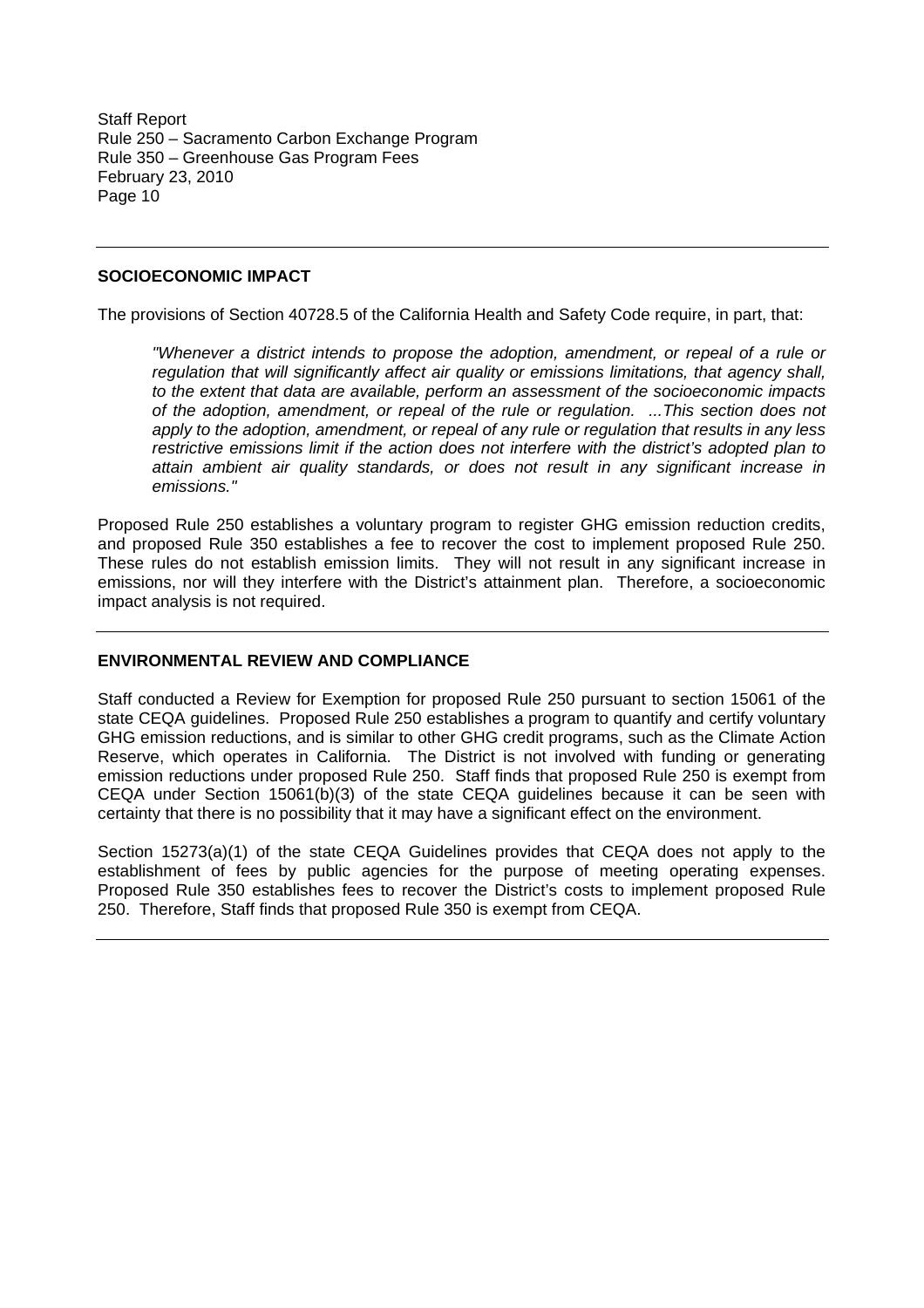# **FINDINGS**

# **Rule 250 – REQUIRED FINDINGS**

| <b>FINDING</b>                                                                                                                                                                                                                                                                                                    | <b>FINDING DETERMINATION</b>                                                                                                                                                                                                                                                       |
|-------------------------------------------------------------------------------------------------------------------------------------------------------------------------------------------------------------------------------------------------------------------------------------------------------------------|------------------------------------------------------------------------------------------------------------------------------------------------------------------------------------------------------------------------------------------------------------------------------------|
| <b>Authority:</b> The District must find that a provision<br>of law or of a state or federal regulation permits or<br>requires the District to adopt, amend, or repeal<br>the rule.                                                                                                                               | The District is authorized to adopt Rule 250 by<br>Health & Safety Code Sections (HSC) 40000,<br>40702, and 40709. [HSC Section 40727(b)(2)].                                                                                                                                      |
| <b>Necessity:</b><br>The District must find that the<br>rulemaking demonstrates a need exists for the<br>rule, or for its amendment or repeal.                                                                                                                                                                    | Proposed Rule 250 is necessary to provide a local<br>mechanism to verify GHG emission reductions and<br>to ensure that GHG emission reduction generated<br>locally are real, additional, quantifiable, verifiable,<br>permanent, and enforceable.<br>[HSC Section<br>40727(b)(1)]. |
| The District must find that the rule is<br><b>Clarity:</b><br>written or displayed so that its meaning can be<br>easily understood by the persons directly affected<br>by it.                                                                                                                                     | The District has reviewed the proposed rule and<br>determined that it can be understood by the<br>affected parties. [HSC Section 40727(b)(3)].                                                                                                                                     |
| Consistency: The rule is in harmony with, and<br>not in conflict with or contradictory to, existing<br>statutes, court decisions, or state or federal<br>regulations.                                                                                                                                             | The District has found that the proposed rule does<br>not conflict with, and is not contradictory to,<br>existing statutes, court decisions, or state or<br>federal regulations. [HSC Section 40727(b)(4)].                                                                        |
| Non-Duplication: The District must find that<br>either: 1) The rule does not impose the same<br>requirements as an existing state or federal<br>regulation; or (2) that the duplicative requirements<br>are necessary or proper to execute the powers<br>and duties granted to, and imposed upon the<br>District. | This proposed rule is a voluntary program to<br>reduce GHG emissions and to generate local GHG<br>emission reduction credits. It does not duplicate<br>any existing state or federal regulations. [HSC<br>Section 40727(b)(5)].                                                    |
| Reference: The District must refer to any statute,<br>court decision, or other provision of law that the<br>District implements, interprets, or makes specific<br>by adopting, amending or repealing the rule.                                                                                                    | Health and Safety Code Sections 40709, 40710,<br>and 40711. [HSC Section 40727(b)(6)].                                                                                                                                                                                             |
| <b>Additional Informational Requirements (Health</b><br>and Safety Code Section 40727.2): In complying<br>with HSC Section 40727.2, the District must<br>identify all federal requirements and District rules<br>that apply to the same equipment or source type<br>as the proposed rule or amendments.           | Proposed Rule 250 is a voluntary program to<br>reduce GHG emissions and does not require any<br>limits on GHG emissions.<br>Therefore, a written<br>analysis of federal regulations and other District<br>rules is not required. [HSC Section 40727.2(g)].                         |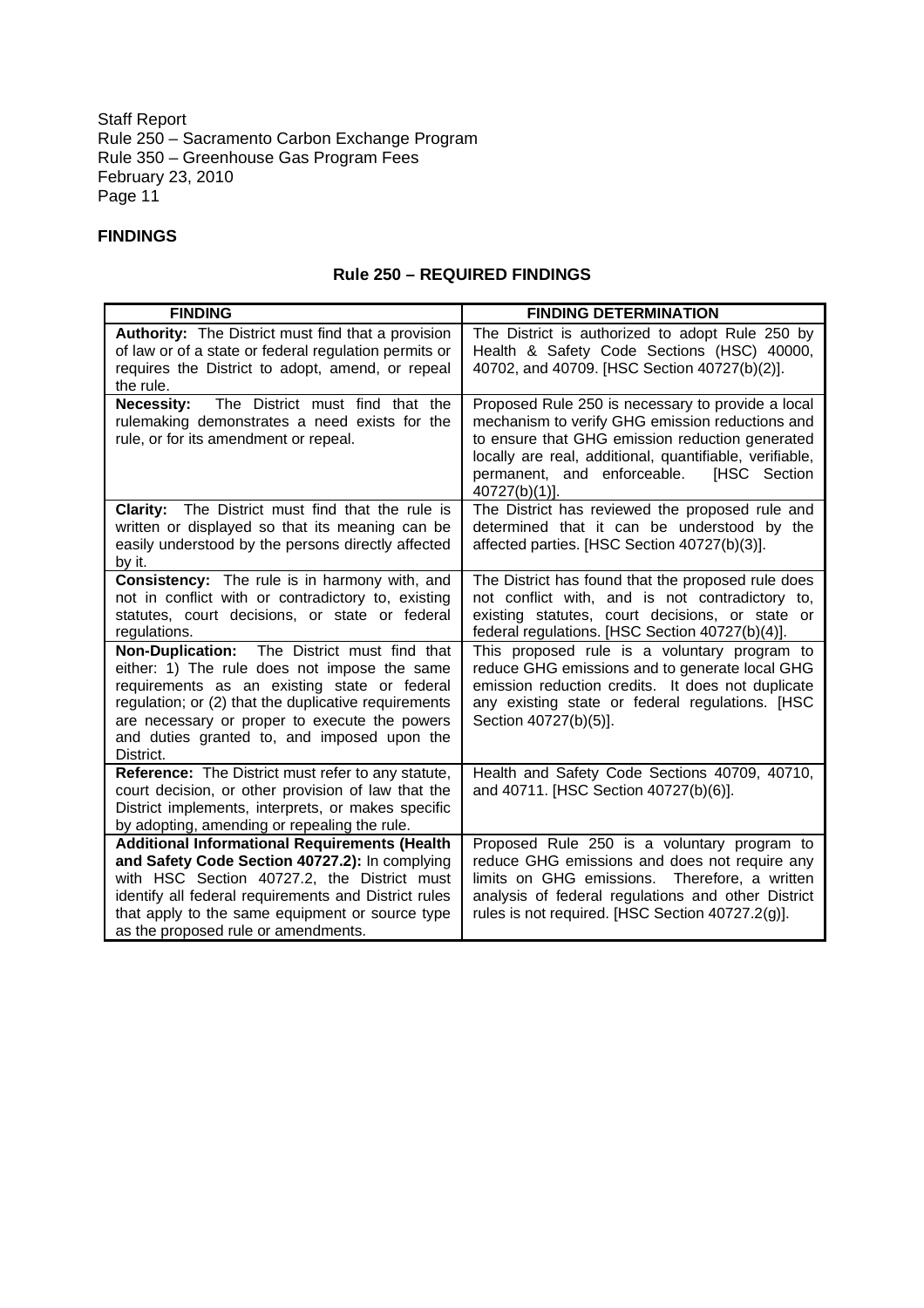### **Rule 350 – REQUIRED FINDINGS**

| <b>FINDING</b>                                                                                                                                                                                                                                                                                                              | <b>FINDING DETERMINATION</b>                                                                                                                                                                                |
|-----------------------------------------------------------------------------------------------------------------------------------------------------------------------------------------------------------------------------------------------------------------------------------------------------------------------------|-------------------------------------------------------------------------------------------------------------------------------------------------------------------------------------------------------------|
| Authority: The District must find that a provision<br>of law or of a state or federal regulation permits or<br>requires the District to adopt, amend, or repeal<br>the rule.                                                                                                                                                | The District is authorized to adopt a fee to recover<br>costs by Health and Safety Code Sections 40702,<br>40711 and 41512.5. [HSC Section 40727(b)(2)].                                                    |
| The District must find that the<br><b>Necessity:</b><br>rulemaking demonstrates a need exists for the<br>rule, or for its amendment or repeal.                                                                                                                                                                              | The proposed rule is necessary in order to recover<br>costs of the District to implement Proposed Rule<br>250. [HSC Section 40727(b)(1)].                                                                   |
| Clarity: The District must find that the rule is<br>written or displayed so that its meaning can be<br>easily understood by the persons directly affected<br>by it.                                                                                                                                                         | The District has reviewed the proposed rule and<br>determined that it can be understood by the<br>affected parties. [HSC Section 40727(b)(3)].                                                              |
| Consistency: The rule is in harmony with, and<br>not in conflict with or contradictory to, existing<br>statutes, court decisions, or state or federal<br>regulations.                                                                                                                                                       | The District has found that the proposed rule does<br>not conflict with, and is not contradictory to,<br>existing statutes, court decisions, or state or<br>federal regulations. [HSC Section 40727(b)(4)]. |
| The District must find that<br><b>Non-Duplication:</b><br>either: 1) The rule does not impose the same<br>requirements as an existing state or federal<br>regulation; or (2) that the duplicative requirements<br>are necessary or proper to execute the powers<br>and duties granted to, and imposed upon the<br>District. | The District has found this proposed rule does not<br>duplicate any existing state or federal regulations.<br>[HSC Section 40727(b)(5)].                                                                    |
| Reference: The District must refer to any statute,<br>court decision, or other provision of law that the<br>District implements, interprets, or makes specific<br>by adopting, amending or repealing the rule.                                                                                                              | Health and Safety Code Sections 40702 and<br>41512.5. [HSC Section 40727(b)(6)].                                                                                                                            |
| <b>Additional Informational Requirements (Health</b><br>and Safety Code Section 40727.2): In complying<br>with HSC Section 40727.2, the District must<br>identify all federal requirements and District rules<br>that apply to the same equipment or source type<br>as the proposed rule or amendments.                     | Proposed Rule 350 is a fee rule and does not<br>affect emissions. Therefore, a written analysis of<br>federal regulations and other District rules is not<br>required. [HSC Section 40727.2(g)].            |

### **REFERENCES**

Assembly Bill 32 (2006), California Global Warming Solution Act of 2006.

California Air Resources Board, "Climate Change Scoping Plan," December 2008.

California Climate Action Registry, www.climateregistry.org

Chicago Climate Exchange, www.chicagoclimatex.com

Climate Action Reserve, www.climateactionreserve.org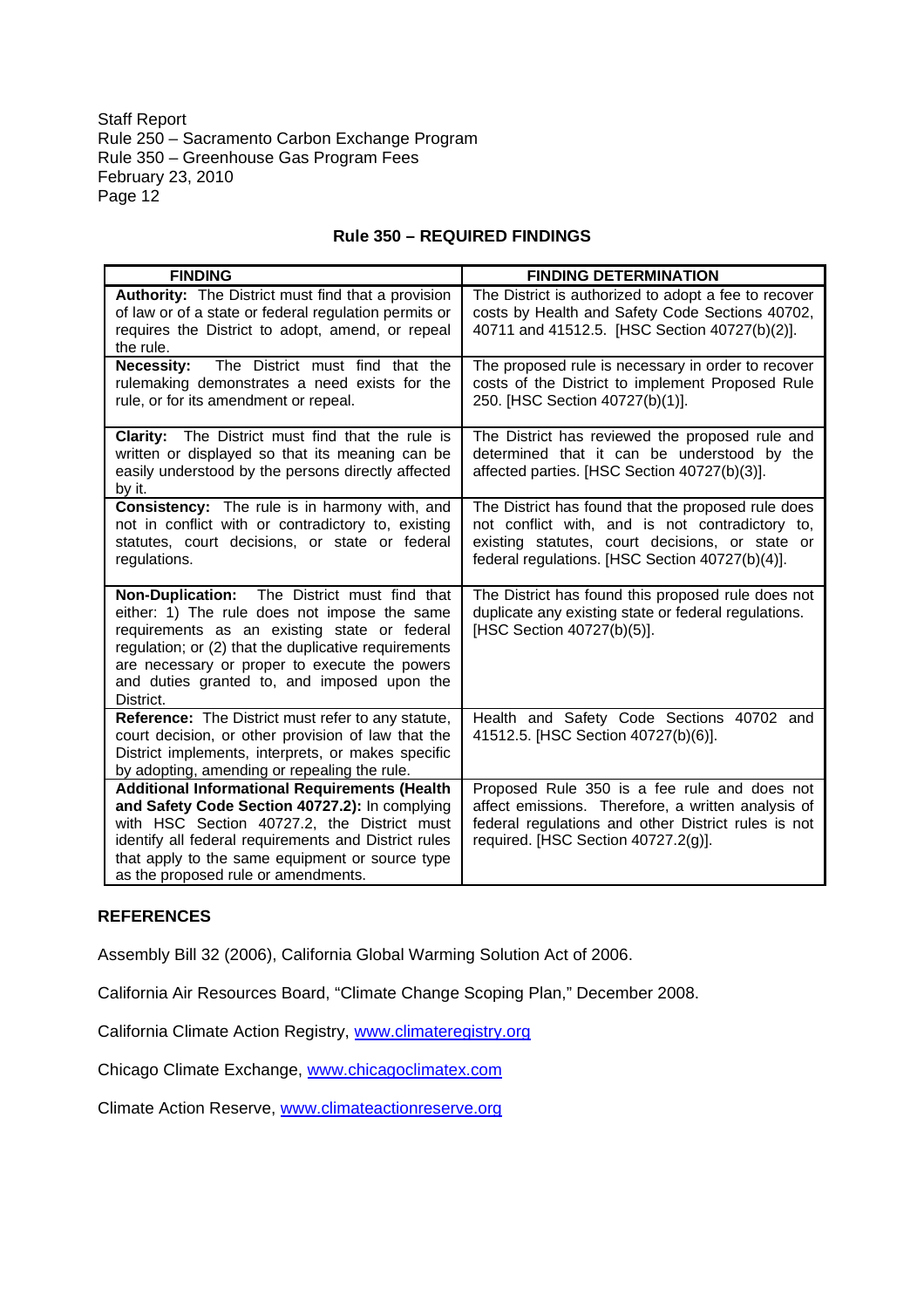Climate Leaders, United States Environmental Protection Agency, http://www.epa.gov/climateleaders/index.html

Intergovernmental Panel on Climate Change, "IPCC Fourth Assessment Report: Climate Change 2007," Published in 2007.

New Carbon Finance, "Voluntary Carbon Index, Mar-Apr 2009", May 21, 2009.

Senate Bill 97 (2007), CEQA: Greenhouse Gas Emissions.

South Coast AQMD, "Rule 2700, General," Adopted December 5, 2008.

South Coast AQMD, "Rule 2701, SoCal Climate Solutions Exchange," Amended February 6, 2009.

South Coast AQMD, "Staff Report – Proposed Rule 2700 General, Proposed Rule 2701 SoCal Climate Solutions Exchange," November 2008.

State of Vermont, Office of the Attorney General. Letter "Re: Carbon Offset Workshop – Comment, Project No. P074207," to Federal Trade Commissioner/Office of the Secretary, January 25, 2008.

United States Government Accountability Office (GAO) Report to Congressional Requesters, "Carbon Offsets," August 2008.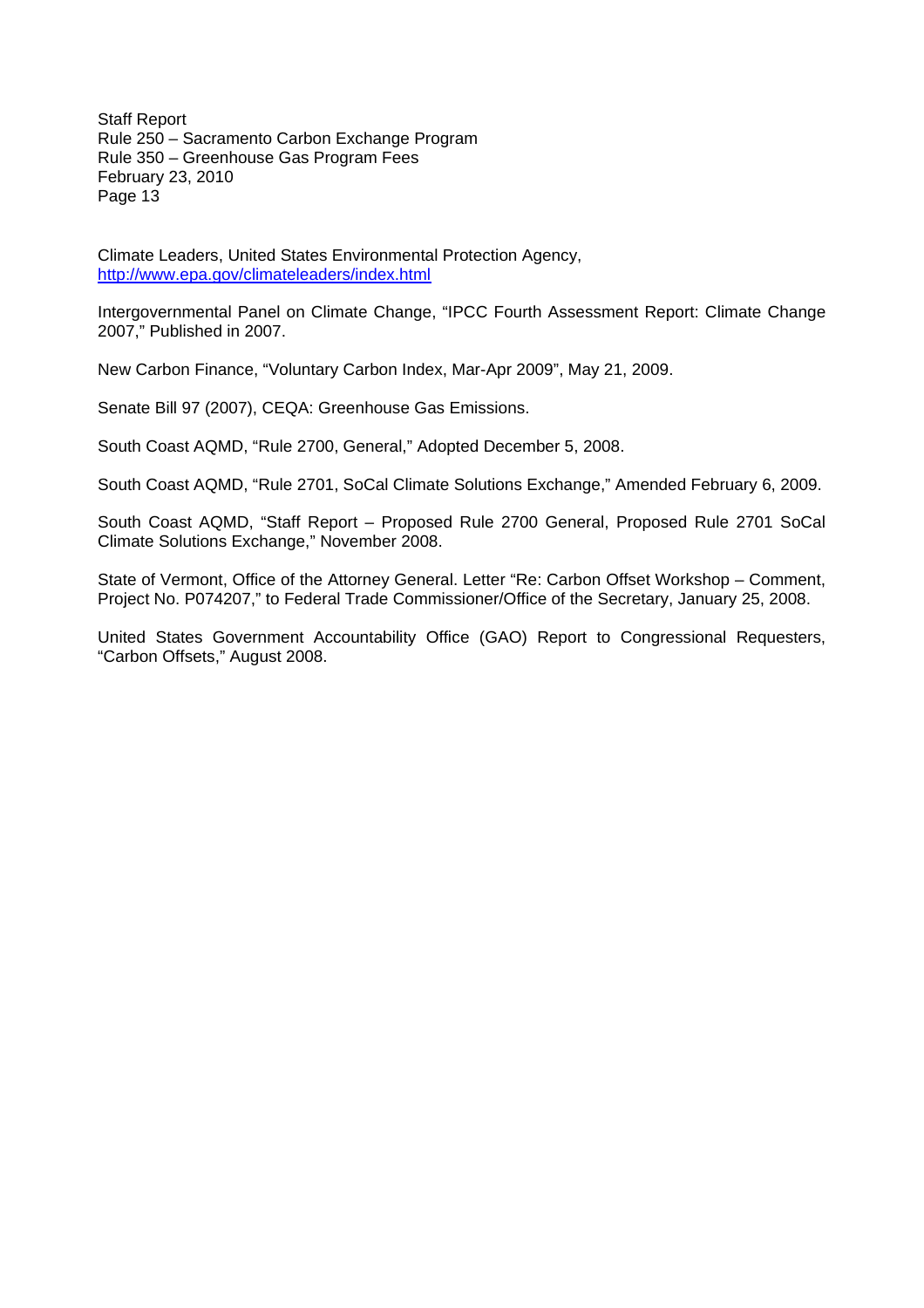### **APPENDIX A SUMMARY OF PROPOSED RULES**

| <b>SECTION</b><br><b>NUMBER</b> | <b>PROPOSED LANGUAGE</b>                                                                                                                                                                                                                                                                                                                                                                                                                                     |
|---------------------------------|--------------------------------------------------------------------------------------------------------------------------------------------------------------------------------------------------------------------------------------------------------------------------------------------------------------------------------------------------------------------------------------------------------------------------------------------------------------|
| 101                             | Sets the purpose of the rule to provide an administrative mechanism for<br>quantifying, certifying, issuing and tracking carbon credits in the District.                                                                                                                                                                                                                                                                                                     |
| 102                             | Sets the applicability of the rule to any person who submits a Project Plan in<br>Sacramento County to reduce greenhouse gas emissions or who may own,<br>purchase, sell, trade, or retire carbon credits.                                                                                                                                                                                                                                                   |
| 103                             | Incorporates the District's standard severability language in case the rule is<br>challenged in court.                                                                                                                                                                                                                                                                                                                                                       |
| 201                             | Sets the definition of Additional as emission reductions that are achieved<br>throughout the duration of the activity and are not otherwise required by or would<br>occur as a result of any regulations. This definition is similar to SCAQMD Rule<br>2700.                                                                                                                                                                                                 |
| 202                             | Sets the definition of Approved Protocol as the quantification methodology that is<br>adopted by the EPA, CAR or a similar entity approved by the APCO or reviewed<br>by CARB. A similar entity means another agency, organization, or business with<br>sufficient expertise and other characteristics likely to develop approvable project<br>protocols.                                                                                                    |
| 203                             | Sets the definition of Carbon Dioxide Equivalent as the amount of carbon dioxide<br>that would have the same global warming potential as a given amount of another<br>greenhouse gas. This definition is taken from AB32.                                                                                                                                                                                                                                    |
| 204                             | Sets the definition of Certified Carbon Credit as the greenhouse gas emission<br>reduction credits created following an approved protocol and verified and issued<br>by the Air Pollution Control Officer.                                                                                                                                                                                                                                                   |
| 205                             | Sets the definition of Enforceable as a legally binding mechanism to ensure that<br>the project is implemented correctly. This definition is consistent with the<br>SCAQMD Staff Report for Rules 2700 and 2701.                                                                                                                                                                                                                                             |
| 206                             | Sets the definition of Global Warming Potential as the capacity to heat the<br>atmosphere, calculated as the ratio of the time-integrated radiative forcing from<br>the instantaneous release of 1 kg of substance relative to that of 1 kg of CO2.<br>The global warming potential for each greenhouse gas listed in Table 1 is taken<br>from the IPCC (Intergovernmental Panel on Climate Change) Fourth Assessment<br>Report: Climate Change 2007 (2007). |
| 207                             | Sets the definition of Greenhouse Gas. The list of gases is consistent with AB32.                                                                                                                                                                                                                                                                                                                                                                            |
| 208                             | Sets the definition of Permanent as emission reductions that are real and<br>additional over a specified time period. This definition is consistent with the<br>SCAQMD Staff Report for Rules 2700 and 2701.                                                                                                                                                                                                                                                 |
| 209                             | Sets the definition of Project Plan as a detailed description of the project and the<br>method to control and reduce greenhouse gas emissions.                                                                                                                                                                                                                                                                                                               |
| 210                             | Sets the definition of Quantifiable to mean that the method to measure the<br>amount and type of greenhouse gas emission reductions uses tools or tests that                                                                                                                                                                                                                                                                                                 |

# **Rule 250, Sacramento Carbon Exchange Program**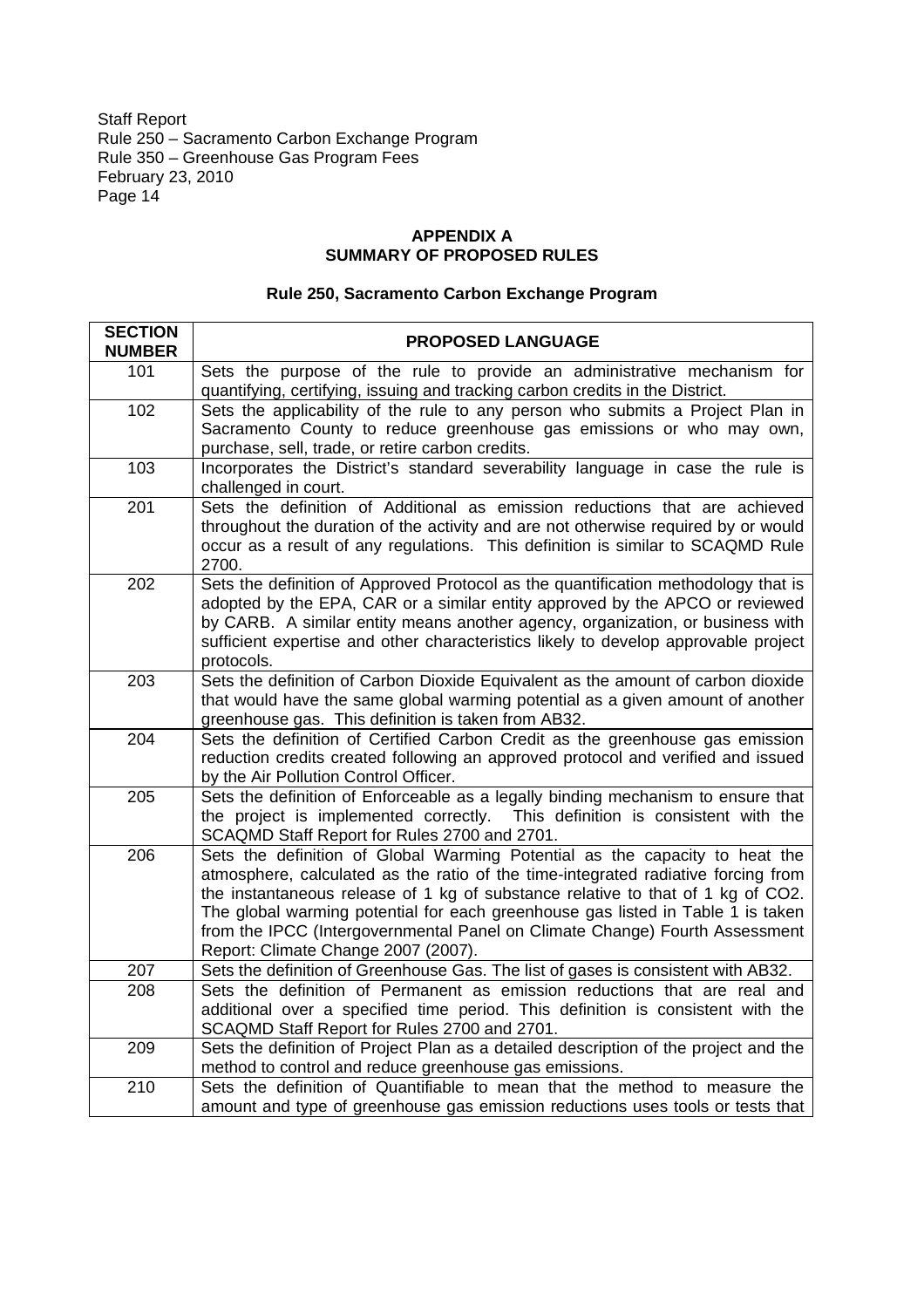| <b>SECTION</b><br><b>NUMBER</b> | <b>PROPOSED LANGUAGE</b>                                                                                                                                                                                                                                                                                                                                                                                                                                                                                                                                                                                                          |
|---------------------------------|-----------------------------------------------------------------------------------------------------------------------------------------------------------------------------------------------------------------------------------------------------------------------------------------------------------------------------------------------------------------------------------------------------------------------------------------------------------------------------------------------------------------------------------------------------------------------------------------------------------------------------------|
|                                 | are reliable and give confidence. This definition is consistent with the SCAQMD<br>Staff Report for Rules 2700 and 2701.                                                                                                                                                                                                                                                                                                                                                                                                                                                                                                          |
| 211                             | Sets the definition of Real as emission reductions that actually occur.<br>This<br>definition is expanded from the SCAQMD Staff Report for Rules 2700 and 2701.                                                                                                                                                                                                                                                                                                                                                                                                                                                                   |
| 212                             | Sets the definition of a Third-Party Verifier as any person who is not affiliated with<br>or related to the project or the applicant and has no relationship with the District<br>other than providing an independent service to verify greenhouse gas emission<br>reductions.                                                                                                                                                                                                                                                                                                                                                    |
| 213                             | Sets the definition of Transfer as the change in ownership of a carbon credit<br>certificate from one person to another. This definition is consistent with District<br>Rule 204.                                                                                                                                                                                                                                                                                                                                                                                                                                                 |
| 214                             | Sets the definition of Verifiable to mean that the actions that resulted in the carbon<br>credit can be audited and there is sufficient evidence to show that the emission<br>reductions occurred and were quantified correctly. This definition is consistent<br>with the SCAQMD Staff Report for Rules 2700 and 2701.                                                                                                                                                                                                                                                                                                           |
| 301                             | Sets the standard to allow only emission reductions that are real, additional,<br>quantifiable, verifiable, permanent, and enforceable to be certified as carbon<br>credits. A Project Plan must be submitted by the applicant and approved by the<br>APCO. This section is similar to Section 301 in District Rule 204.<br>Emission<br>reductions must be generated in accordance with the approved protocol and<br>pursuant to the requirements of the Project Plan and be verified.<br>Emission<br>reductions from activities prior to approval of the Project Plan must meet all of the<br>rule requirements to be certified. |
| 302                             | Allows specific uses for certified carbon credits. This section is consistent with<br>SCAQMD Rule 2701.                                                                                                                                                                                                                                                                                                                                                                                                                                                                                                                           |
| 401                             | Requires any person who elects to voluntarily reduce greenhouse gas emissions<br>to submit a Project Plan and pay an initial Project Plan fee. Lists the required<br>elements of the Project Plan. This list is similar to SCAQMD Rule 2701.                                                                                                                                                                                                                                                                                                                                                                                      |
| 402                             | Sets the process to approve or disapprove a Project Plan. This process is similar<br>to the process in District Rule 204.                                                                                                                                                                                                                                                                                                                                                                                                                                                                                                         |
| 403                             | Specifies that the withdrawal of a Project Plan by the applicant shall result in<br>cancellation. This section is similar to Section 407 in District Rule 204.                                                                                                                                                                                                                                                                                                                                                                                                                                                                    |
| 404                             | Requires all greenhouse emission reductions be verified by the District or a third-<br>party verifier if required by the APCO. The applicant may petition to the APCO to<br>use a third-party verifier.                                                                                                                                                                                                                                                                                                                                                                                                                           |
| 405                             | Sets the process to issue a carbon credit certificate, including payment of fees.                                                                                                                                                                                                                                                                                                                                                                                                                                                                                                                                                 |
| 406                             | Requires all carbon credit certificate issued by the District to be registered in a<br>District Register.                                                                                                                                                                                                                                                                                                                                                                                                                                                                                                                         |
| 407                             | Sets the process to transfer a carbon credit certificate from one person to another.<br>This section is similar to the process to transfer credits in District Rule 204.                                                                                                                                                                                                                                                                                                                                                                                                                                                          |
| 408                             | Specifies any person who retires or otherwise uses carbon credits must submit a<br>written notice the APCO. Carbon credits that have been retired cannot be<br>reactivated.                                                                                                                                                                                                                                                                                                                                                                                                                                                       |
| 501                             | Requires all monitoring be performed in accordance with the approved protocol                                                                                                                                                                                                                                                                                                                                                                                                                                                                                                                                                     |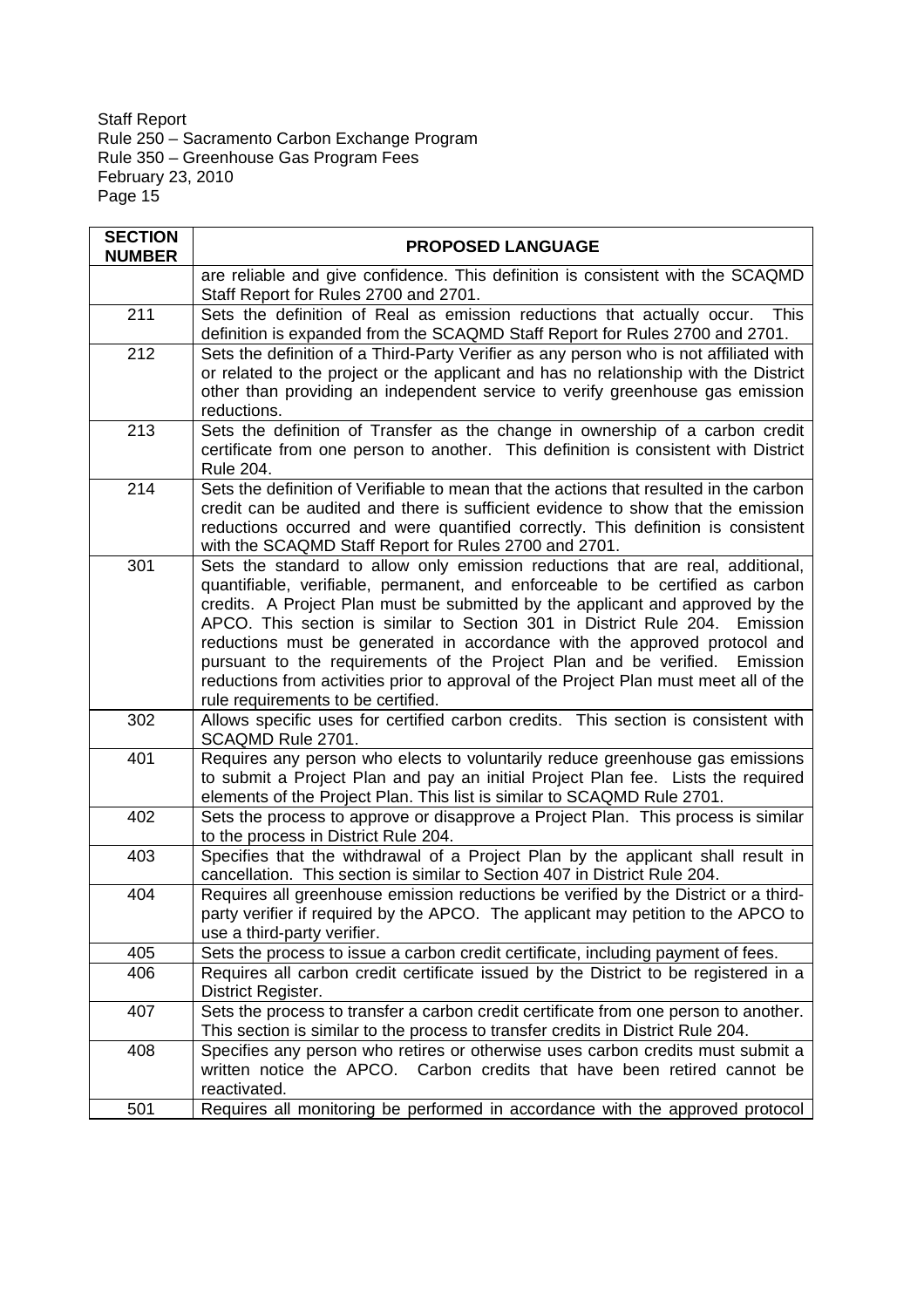| <b>SECTION</b><br><b>NUMBER</b> | <b>PROPOSED LANGUAGE</b>                                                                                                                                                                     |
|---------------------------------|----------------------------------------------------------------------------------------------------------------------------------------------------------------------------------------------|
|                                 | specified by the Project Plan.                                                                                                                                                               |
| 502                             | Requires all records be maintained for at least five years after the end of the<br>project and made available to the APCO upon request. This section is consistent<br>with SCAQMD Rule 2701. |

# **Rule 350, Greenhouse Gas Program Fees**

| <b>SECTION</b><br><b>NUMBER</b> | <b>PROPOSED LANGUAGE</b>                                                                                                                                                                                                                                                                                                                                                                                                                                                                                                                                                                                                                                                                                                               |
|---------------------------------|----------------------------------------------------------------------------------------------------------------------------------------------------------------------------------------------------------------------------------------------------------------------------------------------------------------------------------------------------------------------------------------------------------------------------------------------------------------------------------------------------------------------------------------------------------------------------------------------------------------------------------------------------------------------------------------------------------------------------------------|
| 101                             | Sets the purpose of the rule to establish fees to recover the District's costs to<br>implement and administer greenhouse gas emission reduction programs pursuant<br>to Rule 250, Sacramento Carbon Exchange Program.                                                                                                                                                                                                                                                                                                                                                                                                                                                                                                                  |
| 200                             | States that the definitions used in this rule are defined in Rule 250, Sacramento<br>Carbon Exchange Program.                                                                                                                                                                                                                                                                                                                                                                                                                                                                                                                                                                                                                          |
| 301                             | Sets fees to recover the District's cost for the evaluation of Project Plans. An<br>initial fee is due on submittal of the Project Plan. Additional fees may be required<br>and are based on District Staff time and any cost to use a contractor. The<br>applicant must deposit an amount that represents the estimated additional fees.<br>The applicant is also required to pay a fee for the actual hours spent by District<br>Staff and/or the actual cost of a contractor in preparing CEQA documents. The<br>applicant must deposit an amount that represents the estimated cost of preparing<br>these documents. A public notification fee is also required to recover the cost of<br>publishing notices in a local newspaper. |
| 302                             | Set fees to recover the District's cost for the verifying and certifying greenhouse<br>gas emission reductions. An initial fee is due along with the submittal of data<br>required for verification of emission reductions. Additional fees may be required<br>and are based on District Staff time and any cost to use a contractor. The<br>applicant must deposit an amount that represents the estimated cost of verifying<br>the emission reductions.                                                                                                                                                                                                                                                                              |
| 303                             | Sets a fee to recover the District's cost to transfer a certified carbon credit from<br>one person to another.                                                                                                                                                                                                                                                                                                                                                                                                                                                                                                                                                                                                                         |
| 401                             | Specifies that fees may be adjusted on an annual basis by the Consumer Price<br>Index if approved by the Board during the annual budget process.                                                                                                                                                                                                                                                                                                                                                                                                                                                                                                                                                                                       |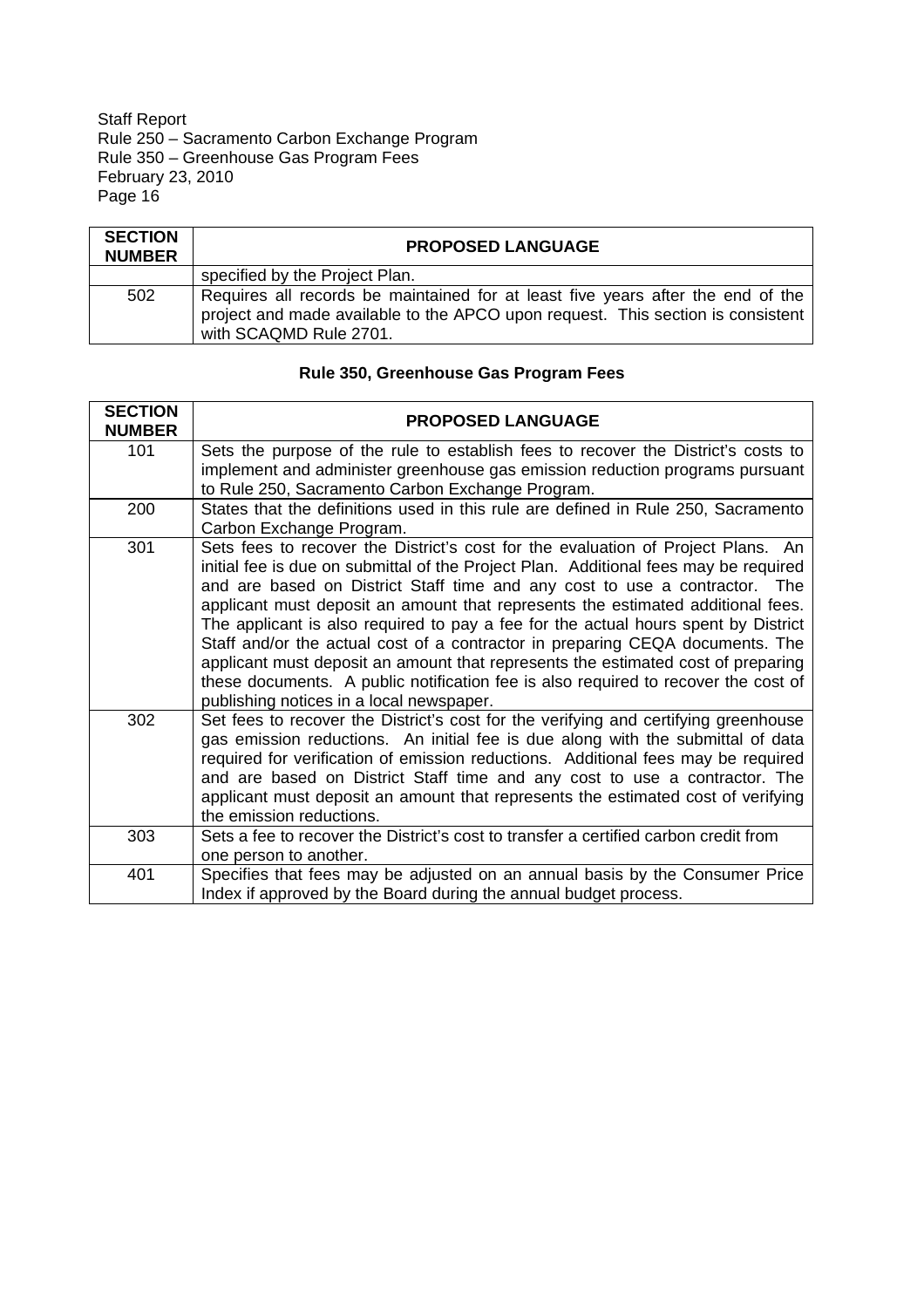### **APPENDIX B COMMENTS AND RESPONSES**

### **Public Workshop**

January 7, 2010, 2:00 PM

Attendees: John Lane, Teichert Tiffany Lathrop, YSAQMD Yushuo Chang, PCAPCD June Livingston, BERC Dan Cole, Siemens Jennifer Cornes, Campbell Soup Stu Husband, SMUD Kathleen Ave, SMUD Rick Bettis, Breathe California/Sierra Research Chris Benedict, Combstoga-Rovers & Associates Ryman Simangan, Air Resources Board Kitty Oliver, Air Resources Board Vickie Fry, SRCSD/SASD Erik DeKok, City of Sacramento Dan Mendonsa, County of Sacramento Jim Burke, SMUD Steve Reinhart, Wood Group Mike Goodrich, Los Rios Community College District Fausto Guzman, MBC Dan Gwiazdan, Entertainment Centers Plus

### **Oral Comments from the Public Workshop**

- **Comment #1:** Why is the District moving forward with proposed Rules 250 and 350 when the District's program may be a duplicate program in the state and federal programs that are currently being developed? Why not wait until the state or federal programs are in place?
- **Response:** Staff is aware that the state and federal program may develop programs similar to the SCEP, however, the state and federal programs may not be available for a few years. Proposed Rule 250 is intended to address immediate needs for carbon credits, especially for the purpose of meeting CEQA requirements. Emission reductions banked through the SCEP may be use to meet CEQA requirements as long as the credits are authorized by the local or state agency. Once the state or federal programs are established, Staff may consider amending the rules, if needed, to conform to the state or federal programs.
- **Comment #2:** What are the guarantees that someone will accept these credits outside of Sacramento County?
- **Response:** Staff will only certify emission reductions that meet approved protocols and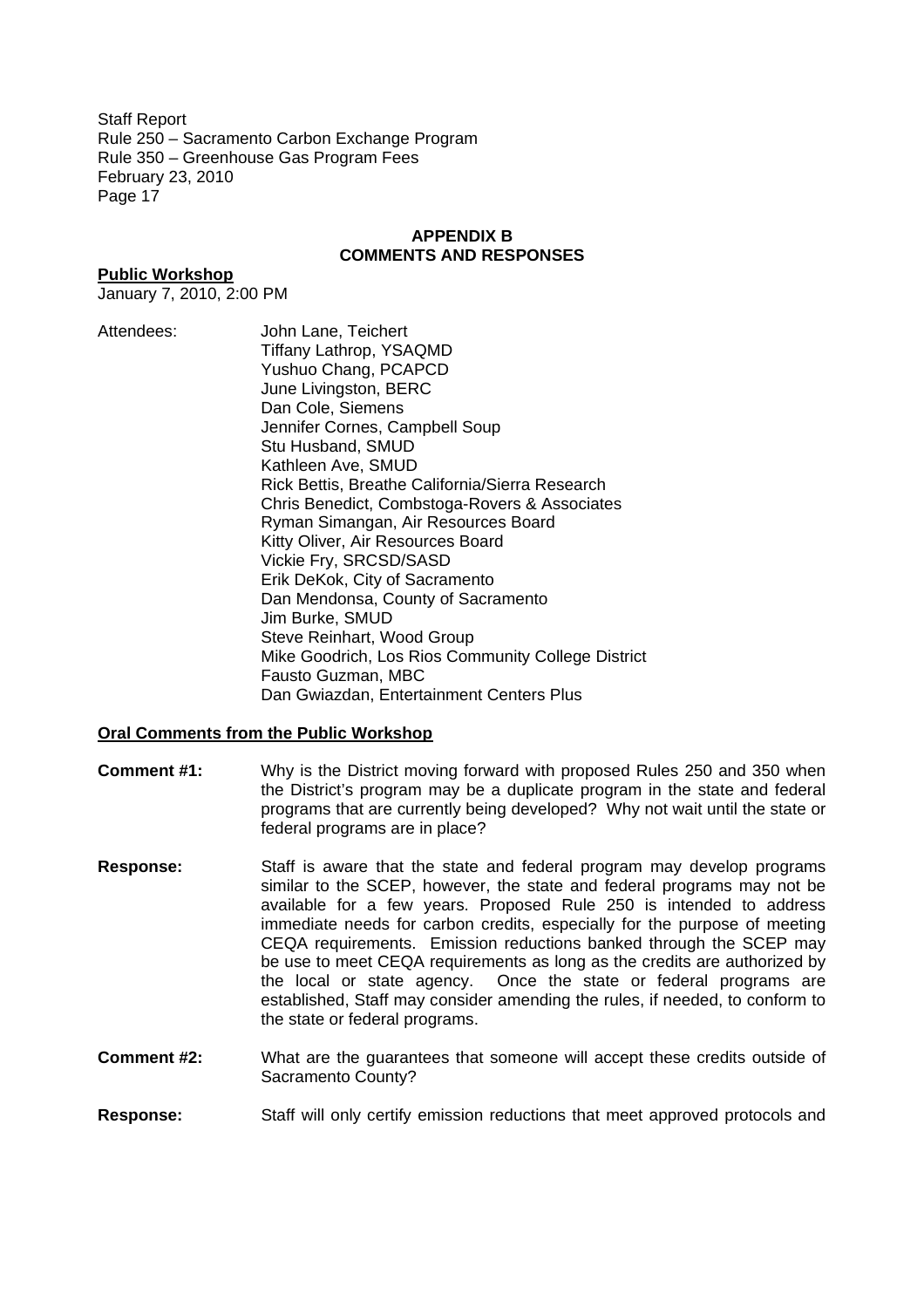> the requirements of this rule including real, additional, quantifiable, permanent, and enforceable. However, Staff cannot guarantee that the certified carbon credits will be accepted by agencies located inside or outside of Sacramento County. The acceptance or use of credits depends on the requirements or regulations of the agency requiring the GHG credits.

- **Comment #3:** How do I avoid having credits getting re-certified by another agency?
- **Response:** See response to comment #2. In addition, Staff will maintain all documents related to the certified carbon credits and assist the other agency if the other agency wants to re-certify the emission reductions.
- **Comment #4:** What about credits generated outside of Sacramento County?
- **Response:** Proposed Rule 250 provides a mechanism to bank GHG emission reductions from activities that occur in Sacramento County. GHG emission reductions from activities outside of Sacramento County are not eligible to be banked in the SCEP.
- **Comment #5:** Are the credits surrendered with an offset ratio of 1:1? If yes, then there is no air quality benefit in reducing GHG.
- **Response:** Proposed Rule 250 does not specify any requirement related to the use of these credits including offset ratios when credits are surrendered. The acceptance or use of credits depends on the requirements or regulations of the agency requiring the GHG credits.
- **Comment #6:** Will the value of credits decline over time?
- **Response:** Certified carbon credits are issued for a specific amount each year, and the amount of the credits will not decline by any provision in Rule 250. However, the acceptance and use of credits depends on the requirements or regulations of the agency requiring GHG credits. For example, an agency may require credits to be reduced in value based on when the credits were banked, subsequent regulatory actions, or other factors.
- **Comment #7:** What is the market value of GHG credits?
- **Response:** The market value of GHG credits varies between programs and depends on the demand for carbon credits. Owners of the certified carbon credits will set the price. Staff does not set the price for certified carbon credits.
- **Comment #8:** What type of projects has Staff envisioned that might come forward? Are there estimates of how much credit will be banked in this program?
- **Response:** Staff is unable to predict how many projects might come forward or how much credit will be banked. Staff knows that only projects that follow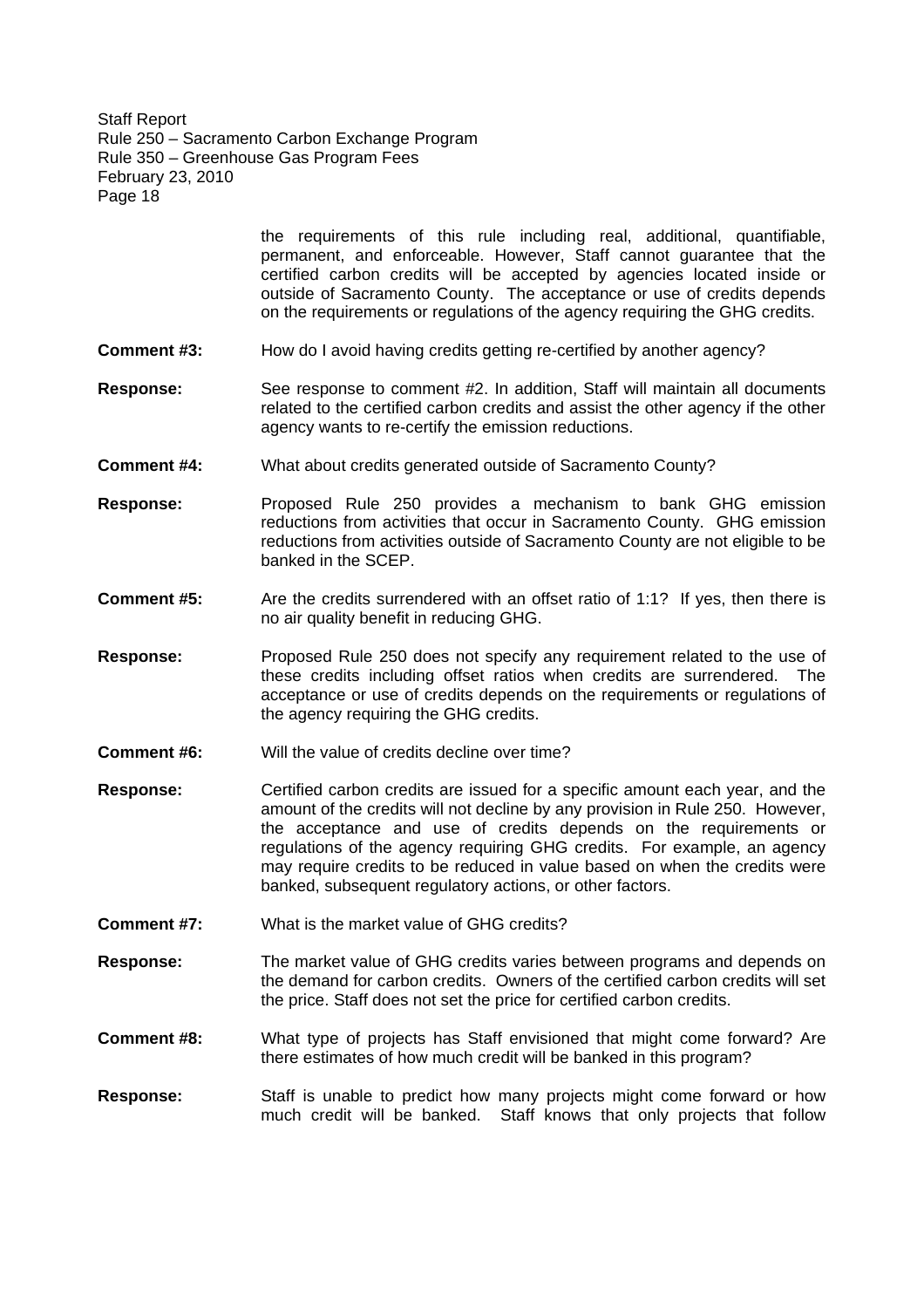approved protocols are eligible for emission reductions credits.

- **Comment #9:** Proposed Rule 250 only allows the emission reduction projects that follow CARB-approved protocols. Is there any consideration of opening the rule to allow project protocols other than CARB-approved protocols?
- **Response**: Because of the global nature of climate change, GHG crediting project protocols are very complex, particularly addressing the criterion of "additional". Therefore, Staff had initially proposed to only allow CARBapproved protocols because these protocols have been reviewed by CARB to ensure that the project will not be regulated by current or future state regulations or cause GHG emissions to increase elsewhere (leakage). However, CARB has recently proposed to withdraw their approval from all previously approved protocols. As such, Staff has reviewed other feasible protocols that would generate high quality credits to be used in the District's banking program. Staff is now proposing to allow protocols that are approved by the EPA, CAR, or a similar entity approved by the APCO or have been reviewed by CARB. For each Project Plan that follows approved protocols, Staff will include in the written evaluation of the Project Plan a determination of whether the emission reductions are real, additional, quantifiable, verifiable, permanent, and enforceable. Staff has amended the rule language and this staff report to reflect the changes.
- **Comment #10:** What about Staff's conflict of interest in verifying GHG emission reductions?
- **Response:** Staff has extensive experience in verifying emission reductions in the criteria pollutant program. Staff has also been certified by CARB as GHG verifiers for CARB's Mandatory Reporting Requirement Program (MRRP). Staff intends to use the principles applied in the criteria pollutant program and the concepts and methods used in the MRRP in verifying GHG emission reductions. In addition, Staff meets CARB's conflict of interest requirements in Section 95133, Title 17 of the California Code of Regulations.
- **Comment #11:** Because Staff may comment on projects during the CEQA process, is there a conflict if a project that was commented by Staff was used to bank GHG emission reductions?
- **Response:** Staff's comment on environmental documents and implementation of the SCEP will be conducted by different divisions within the District. There is no conflict of interest. This is consistent with state law which requires the District to establish criteria pollutant regulations and provide credits through the District bank.
- **Comment #12** When commenting on projects during the CEQA review process, would Staff force projects to use only GHG credits from the District bank?
- **Response:** Staff will not force projects to use emission reduction credits from the District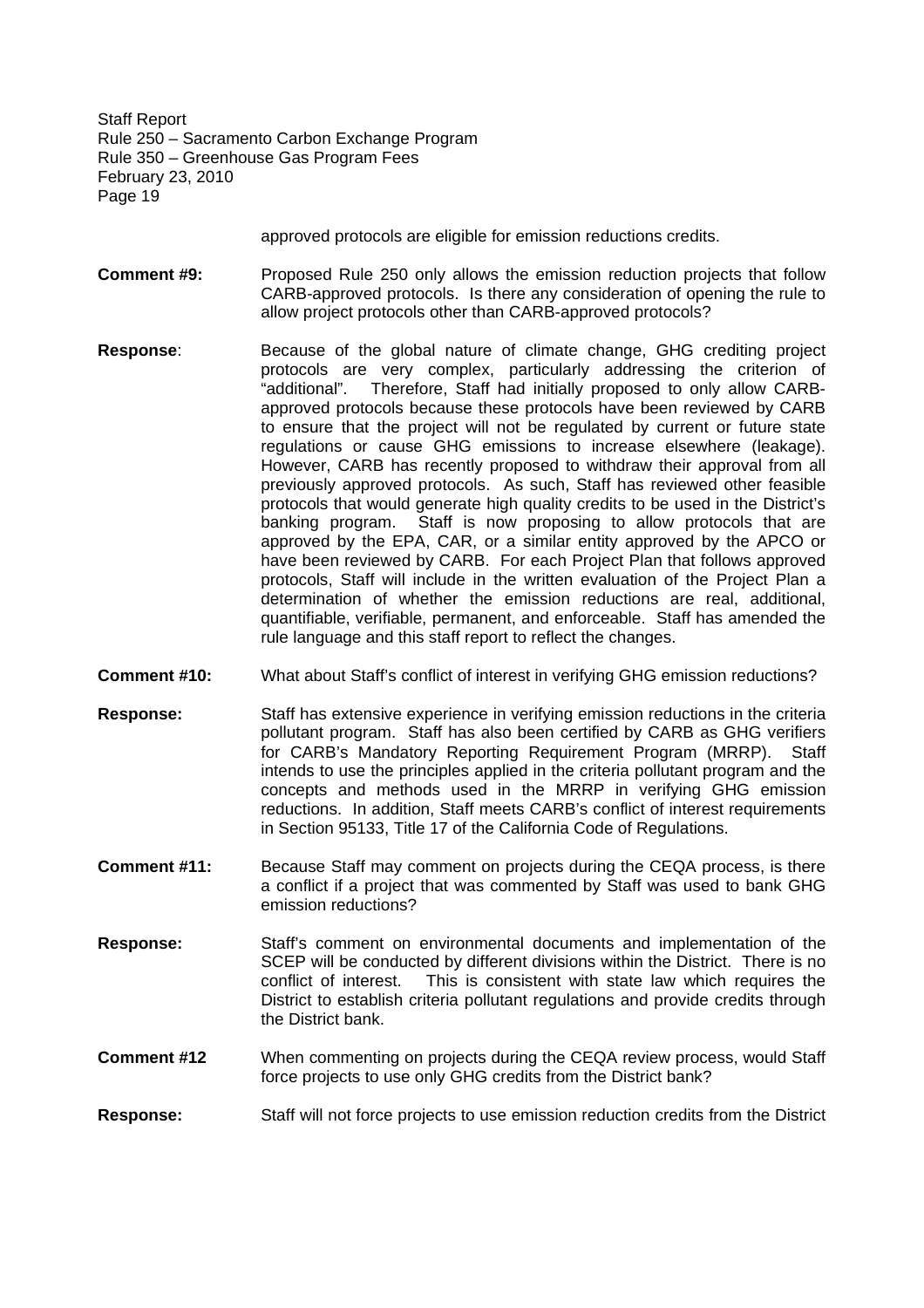> bank. Staff, however, will recommend that projects use emission reductions credits from a legitimate and credible carbon bank.

**Comment #13:** What is the status of the state CEQA Guidelines?

**Response:** On December 30, 2009, the Natural Resources Agency adopted the amendments to the CEQA Guidelines. The adopted amendments were filed with the Office of Administrative Law (OAL) on December 31, 2009. OAL has 30 days to review the amendments to the CEQA Guidelines. On February 18, 2010, the OAL submitted the amendments to the Secretary of State for inclusion in the California Code of Regulations.

- **Comment #14:** If the city or county has already committed to reducing greenhouse gas in a general plan, would those emission reductions be bankable?
- **Response:** The GHG emission reductions committed in a general plan will not be bankable because the emission reductions will not meet the criterion of "additional". To clarify this, Staff has amended Section 301 of Rule 250 to state that "to be certified as carbon credits, the emission reductions shall meet an approved protocol for a specific project type and consider any Sacramento specific conditions or requirements to be real, additional, quantifiable, verifiable, permanent, and enforceable."
- **Comment #15**: What about GHG offsets required for stationary sources?
- **Response:** GHG impacts from new stationary sources may be addressed during the CEQA review process. When permitting new or modified stationary sources, state or federal laws do not yet require air districts to specifically require GHG emissions offsets. If and when they are required, the District will take necessary actions to incorporate requirements for GHG offsets in the appropriate rule for stationary sources.
- **Comment #16:** Has Staff given thought to how much these credits might be worth on the market?
- **Response:** See response to Comment #7. Staff has not analyzed the worth of these credits on the market.

### **Written comments received from California Air Resources Board dated January 6, 2010**

- **Comment #17:** Any offsets used to comply in a California program would need to be approved by and registered with CARB according the program's regulatory provisions. An offset registry administered by a district would not replace requirements for compliance offsets registered with CARB.
- **Response:** Proposed Rule 250 does not establish any requirements for the use of certified carbon credits, including the use of any credits for compliance with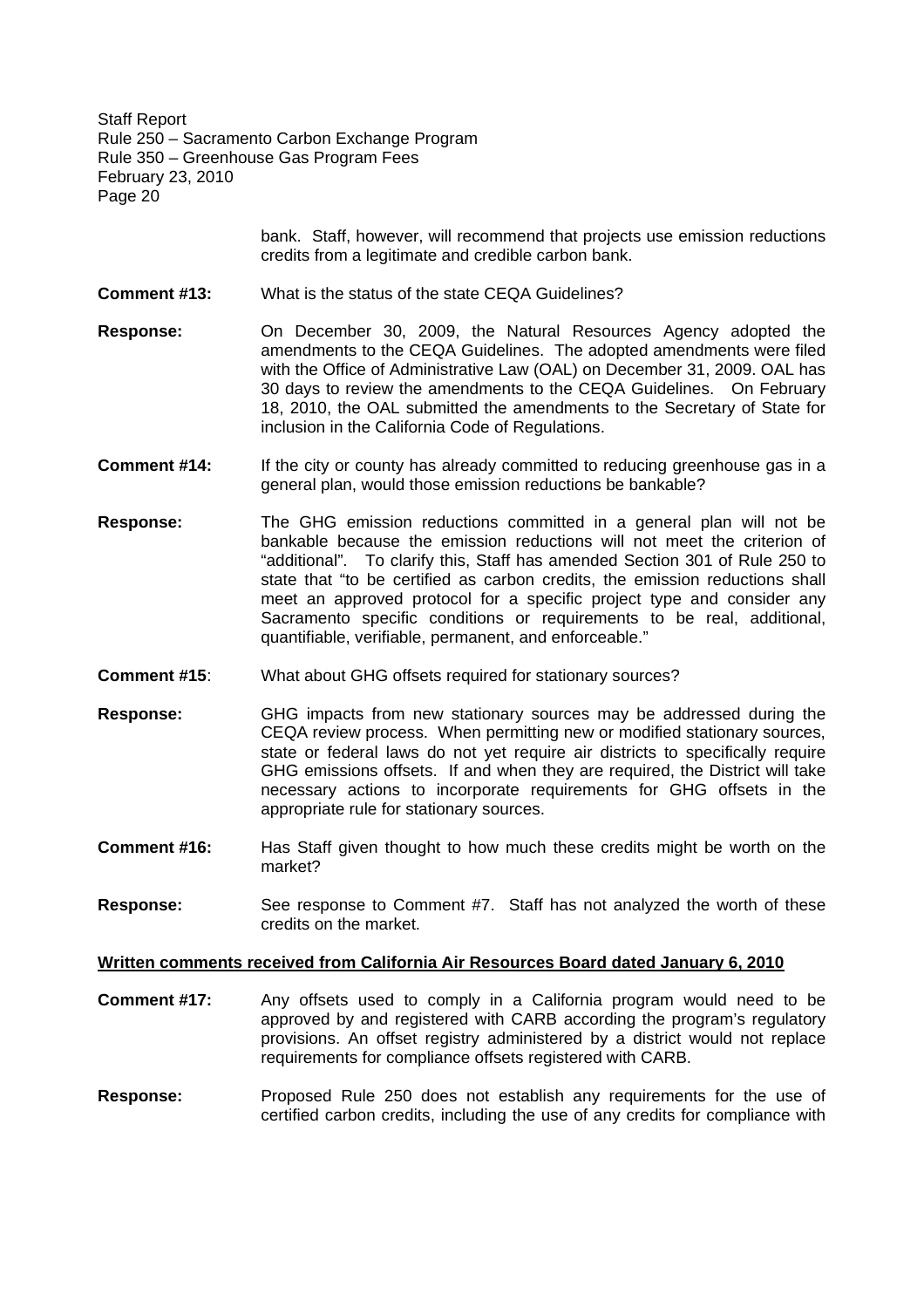> the California Cap-and-Trade Regulations or other programs. Proposed Rule 250, Section 302.4 states that certified carbon credits may be used for "any use authorized by a local, state, federal, or international law, regulation, or program." Therefore, any offsets used to comply in a state program would need to meet all requirements of the state regulation.

- **Comment #18:** GHG emission reductions from activities from a capped source would be ineligible to be banked as carbon credits. Once a Cap-and-Trade Program is in place, reductions made by capped sources would be neither surplus nor additional, and so should not be considered voluntary reductions.
- **Response:** Proposed Rule 250 only authorizes banking of voluntary emission reductions that follow an approved protocol. In addition, Staff will review each project to ensure that the emission reductions meet the six criteria which would exclude activities by capped sources to meet CARB's Cap-and-Trade Regulation. Staff will also ensure that the projects meet all requirements of proposed Rule 250 and all other local, state, and federal laws, regulations, or programs.
- **Comment #19:** There is no assurance that District-registered GHG emission reductions will be recognized under the state Cap-and-Trade Regulation; therefore, language in Rule 250 should clarify that credits generated under this rule would not be available for complying with the Cap-and-Trade Regulation, unless otherwise provided for in the California Regulation.
- **Response:** Since the Cap-and-Trade Regulations have not been finalized, it is unclear whether it will recognize credits banked under proposed Rule 250. Proposed Rule 250, Section 302.4 states that certified carbon credits may be used for "any use authorized by a local, state, federal, or international law, regulation, or program." Credits registered with the District will be allowed only if the California Regulation recognizes and allows the use of those credits. The Cap-and-Trade Regulation was specifically discussed on page 8 of the Staff Report, noting that a district-operated GHG crediting program, like the one established by proposed Rule 250, may not be compatible with the state cap and trade/offset program.